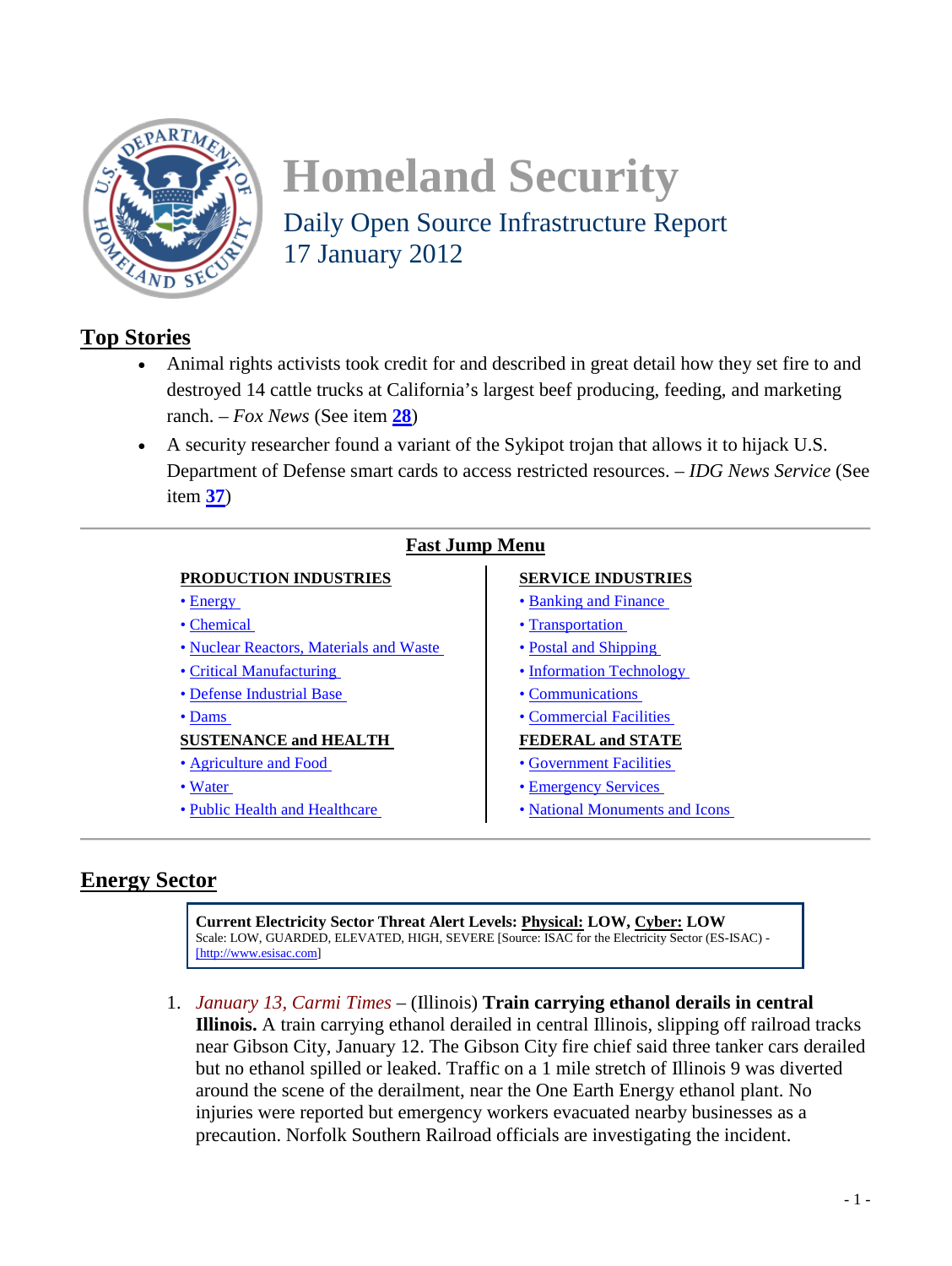Source: [http://www.carmitimes.com/newsnow/x713186923/Train-carrying-ethanol](http://www.carmitimes.com/newsnow/x713186923/Train-carrying-ethanol-derails-in-central-Illinois)[derails-in-central-Illinois](http://www.carmitimes.com/newsnow/x713186923/Train-carrying-ethanol-derails-in-central-Illinois)

- <span id="page-1-2"></span>2. *January 13, Cleveland Plain Dealer* – (Ohio) **Gasoline line leak causes evacuation in Wellington.** A gasoline pipeline rupture spilled more than 10,000 gallons of gasoline in Wellington, Ohio, January 13, forcing the evacuation of dozens of people from 30 homes in a nearby trailer park. Wellington Fire Department firefighters and workers from the Sun Pipeline Co. were at the scene vacuuming up pools of gasoline from a containment ditch. The cause of the spill remains under investigation. Source: [http://blog.cleveland.com/metro/2012/01/gasoline\\_line\\_leak\\_causes\\_evac.html](http://blog.cleveland.com/metro/2012/01/gasoline_line_leak_causes_evac.html)
- <span id="page-1-3"></span>3. *January 13, Cherry Hill Courier Post* – (New Jersey) **Large fuel spill threatens SJ streams.** State and county officials were working to contain a large fuel spill that contaminated parts of Timber Creek and surrounding lakes near the Gloucester Township and Washington Township borders in New Jersey, January 13. A Camden County official said about 25,000 gallons of diesel fuel spilled from a New Jersey Transit facility in Washington Township after an underground fuel line ruptured. The fuel has since spread through the soil to Grenloch and Blackwood lakes. State and county haz-mat teams were spreading boom in the water to try to stop the spread of the fuel.

Source:

[http://www.courierpostonline.com/article/20120112/NEWS01/120112005?odyssey=m](http://www.courierpostonline.com/article/20120112/NEWS01/120112005?odyssey=mod|mostcom) [od|mostcom](http://www.courierpostonline.com/article/20120112/NEWS01/120112005?odyssey=mod|mostcom)

<span id="page-1-1"></span>4. *January 12, Edmond Sun* – (Oklahoma) **Official: Dust cloud, heater caused Edmond plant explosion.** A dust cloud and a kerosene heater caused an explosion that injured four employees January 12 at an Edmond, Oklahoma business that coats pipes for the oil-drilling industry with corrosion prevention material, a fire official said. A Edmond fire major said one of the machines at NOV Tuboscope became clogged and maintenance workers were attempting to clear it. A pipe became disconnected and the polymer was released, creating a dust cloud. The cloud reached an industrial space heater that runs on kerosene and had an open flame, he said. Four employees suffered burns from the fire. One has been released from the hospital while the other three remain hospitalized with severe burns. The entire facility has been shut down pending the outcome of the company's own investigation.

<span id="page-1-0"></span>Source: [http://www.edmondsun.com/local/x1929695096/Official-Dust-cloud-heater](http://www.edmondsun.com/local/x1929695096/Official-Dust-cloud-heater-caused-Edmond-plant-explosion)[caused-Edmond-plant-explosion](http://www.edmondsun.com/local/x1929695096/Official-Dust-cloud-heater-caused-Edmond-plant-explosion)

## [\[Return to top\]](#page-0-1)

# **Chemical Industry Sector**

5. *January 13, Atlanta Business Chronicle* – (Georgia) **OSHA fines Canton, Newnan companies.** The U.S. Occupational Safety and Health Administration (OSHA) fined NuTech Powder Coaters LLC of Newnan, Georgia, for 20 alleged violations, and fined the company \$55,200, the Atlanta Business Chronicle reported January 13. NuTech performs powder coating of metals for products such as brackets and shelves for the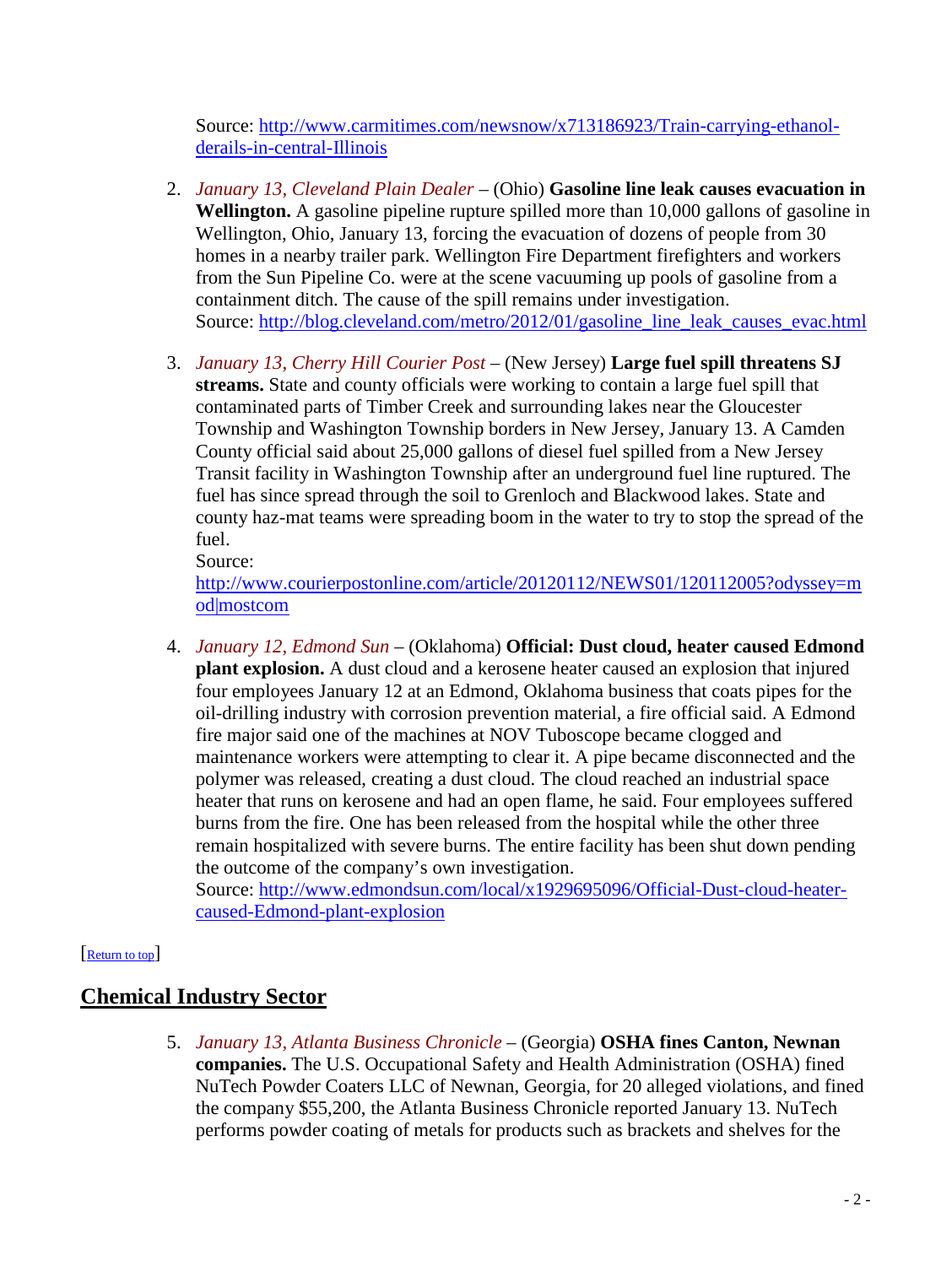grocery store industry. The OSHA began an inspection of the company in August. Among other things, it cited the company with failing to ensure employees used eye, face and hand protection while working with cleaners and products containing phosphoric acid, calcium carbonate and carbon black; and not training workers in the use of proper personal protective equipment.

Source: [http://www.bizjournals.com/atlanta/news/2012/01/12/osha-fines-canton](http://www.bizjournals.com/atlanta/news/2012/01/12/osha-fines-canton-newnan-companies.html)[newnan-companies.html](http://www.bizjournals.com/atlanta/news/2012/01/12/osha-fines-canton-newnan-companies.html)

<span id="page-2-2"></span>6. *January 12, City of Midland* – (Texas) **Crews working to put train cars back on track.** At 9:18 a.m. January 12, units from the Midland Fire Department, county fire marshal/emergency management office, and county sheriff's office responded to a rail car derailment at a chemical plant in Midland, Texas, west of County Rd. 1285 and County Rd. 127. Crews reported five tankers carrying the flammable chemicals, Methanol, Xylene, and Ethylene Glycol were off the rails of a small spur line that intersects with 127. All rail cars were upright and undamaged. Preliminary examination by emergency crews confirmed there were no leaks, and no requirement to evacuate surrounding businesses. The rail cars were being moved from NEXEO Solutions on 127 to the main rail line north of the facility. Several roads in the area were closed, and were expected to remain closed for 10 to 20 hours while the chemicals were transferred from the derailed cars.

Source:<http://www.cbs7kosa.com/news/details.asp?ID=31786>

<span id="page-2-0"></span>For more stories, see items **[4](#page-1-1)** and **[32](#page-11-0)**

## [\[Return to top\]](#page-0-1)

# <span id="page-2-3"></span>**Nuclear Reactors, Materials and Waste Sector**

7. *January 13, Associated Press* – (South Carolina) **Duke Energy restricts water flow from 2 lakes.** Duke Energy said January 13 it is working with water systems in Greenville and Seneca, South Carolina, to manage water flow from three lakes, one of which supplies backup water to its Oconee Nuclear Station. The plan announced January 12 affects lakes Jocassee, Wateree, and Bad Creek. Lake Jocassee is the backup for Lake Keowee, which supplies Oconee Nuclear Station. Low rainfall has resulted in the second of four possible drought stages. That has prompted the water systems in Greenville and Seneca to reduce withdrawals from Lake Keowee by up to 10 percent. If conditions worsen, the plan calls for the water systems to reduce withdrawal from the lake by up to 30 percent. Duke Energy is limiting water withdrawal from lakes Keowee and Jocassee for irrigating lakeside properties to no more than 2 days per week, starting February 1. Source: [http://www.live5news.com/story/16513291/duke-energy-restricts-water-flow](http://www.live5news.com/story/16513291/duke-energy-restricts-water-flow-from-2-lakes)[from-2-lakes](http://www.live5news.com/story/16513291/duke-energy-restricts-water-flow-from-2-lakes)

<span id="page-2-1"></span>[\[Return](#page-0-1) to top]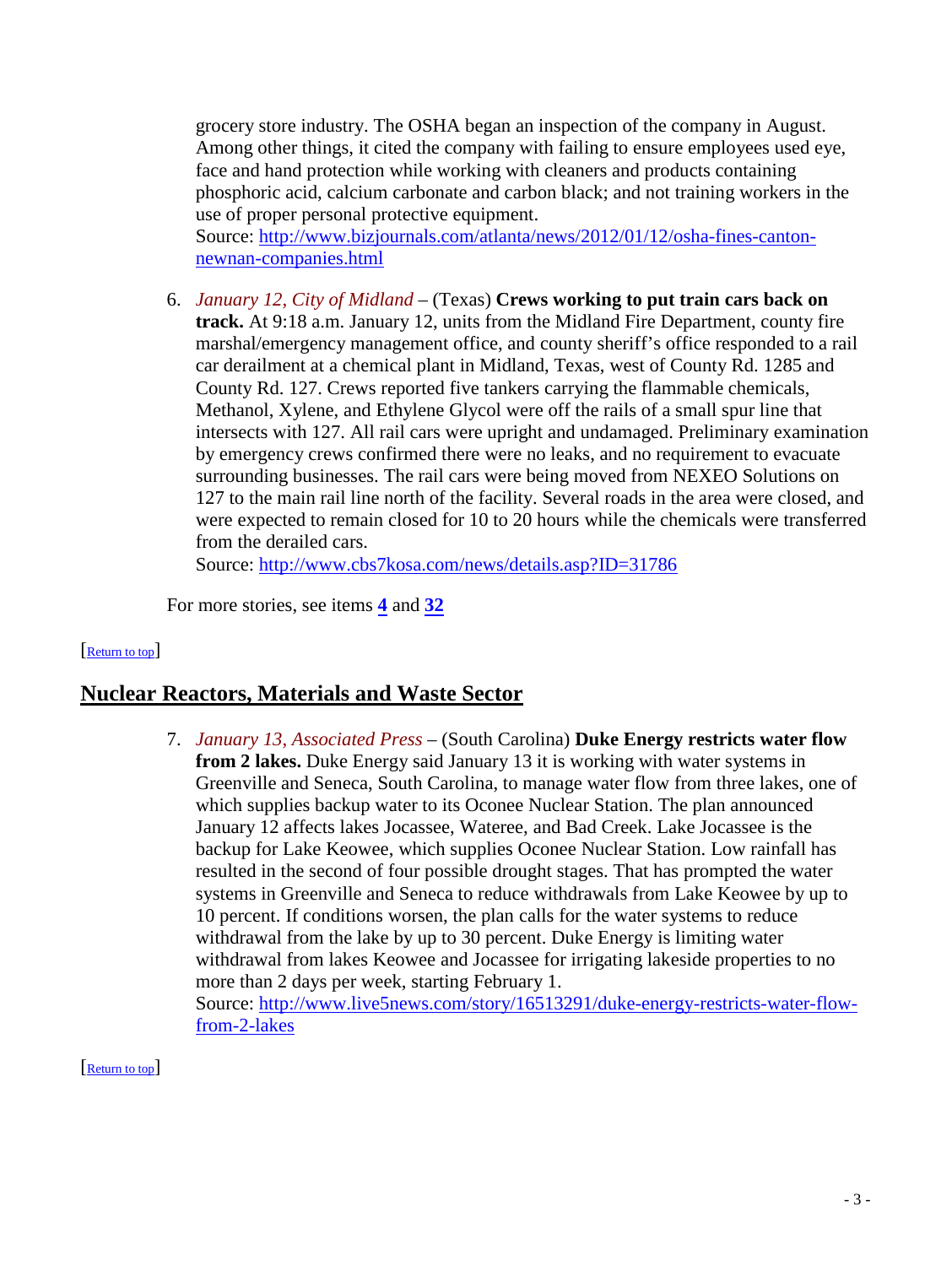# **Critical Manufacturing Sector**

- 8. *January 13, Elyria Chronicle-Telegram* (Ohio) **Elyria firefighters extinguish fire at foundry.** A molten iron furnace explosion at the Elyria Foundry in Elyria, Ohio, January 13 left one worker with minor injuries and triggered an explosion about 50 to 75 feet high and wide. The fire was caused by wet scrap getting into molten ore in the furnace, triggering the explosion, according to a fire department lieutenant. The lieutenant said the explosion severed hydraulic lines to the three burners in the meld shop so the lids could not be closed, and the fire spread to an approximately 70-foothigh "aging" and "somewhat porous" roof in the rear of the foundry. The roof, which was considered too weak to walk on, was near high-voltage lines that could not be turned off without shutting down all plant operations. The lieutenant said firefighters had to be extremely careful to avoid water from their hoses getting through holes in the roof and into the burners, causing another explosion. Source: [http://chronicle.northcoastnow.com/2012/01/13/elyria-firefighters-extinguish](http://chronicle.northcoastnow.com/2012/01/13/elyria-firefighters-extinguish-fire-at-foundry/)[fire-at-foundry/](http://chronicle.northcoastnow.com/2012/01/13/elyria-firefighters-extinguish-fire-at-foundry/)
- 9. *January 13, WLUC 6 Marquette* (Michigan) **Escanaba ship yard fined by OSHA.** Basic Marine Incorporated shipyards in Escanaba, Michigan, face fines of nearly \$150,000 after being cited for violations of health and safety standards, WLUC 6 Negaunee reported January 13. The U.S. Department of Labor's Occupational Safety and Health Administration (OSHA) said inspections found 32 violations, including five repeat ones. According to the OSHA, the most serious violations included failure to provide workers adequate fall protection and proper equipment training. Source: [http://www.uppermichiganssource.com/news/story.aspx?id=707127#.TxA-](http://www.uppermichiganssource.com/news/story.aspx?id=707127#.TxA-DoH2KSl)[DoH2KSl](http://www.uppermichiganssource.com/news/story.aspx?id=707127#.TxA-DoH2KSl)
- 10. *January 12, U.S. Consumer Product Safety Commission* (National) **Kaz USA recalls Honeywell portable electric heaters due to burn hazard.** The U.S. Consumer Product Safety Commission, in cooperation with Kaz USA Inc., of Southborough, Massachusetts, announced a voluntary recall January 12 of about 19,000 Honeywell surround select portable electric heaters. The heaters were manufactured by Ningbo SMAL Electrics Co. Ltd., of China. The heater's internal housing, including the fan, heating element, and circuitry, can detach, posing a burn hazard to consumers. No incidents of injuries have been reported. The heaters were sold at Best Buy, Meijer, and Walmart stores nationwide from July through December. Source:<http://www.cpsc.gov/cpscpub/prerel/prhtml12/12087.html>
- 11. *January 12, U.S. Consumer Product Safety Commission* (National) **Big Lots recalls floor lamps due to shock hazard.** The U.S. Consumer Product Safety Commission, in cooperation with Big Lots of Columbus, Ohio, announced a voluntary recall January 12 of about 43,700 five-light floor lamps. The wiring for the lamp's light sockets can become exposed, posing a risk of electric shock to consumers. In addition, use of the recommended standard 40 watt light bulbs can generate excessive heat, which can melt the double plastic shades over the bulbs. The firm has received four reports of melting lamp shades. No injuries have been reported. The lamps were sold at Big Lots stores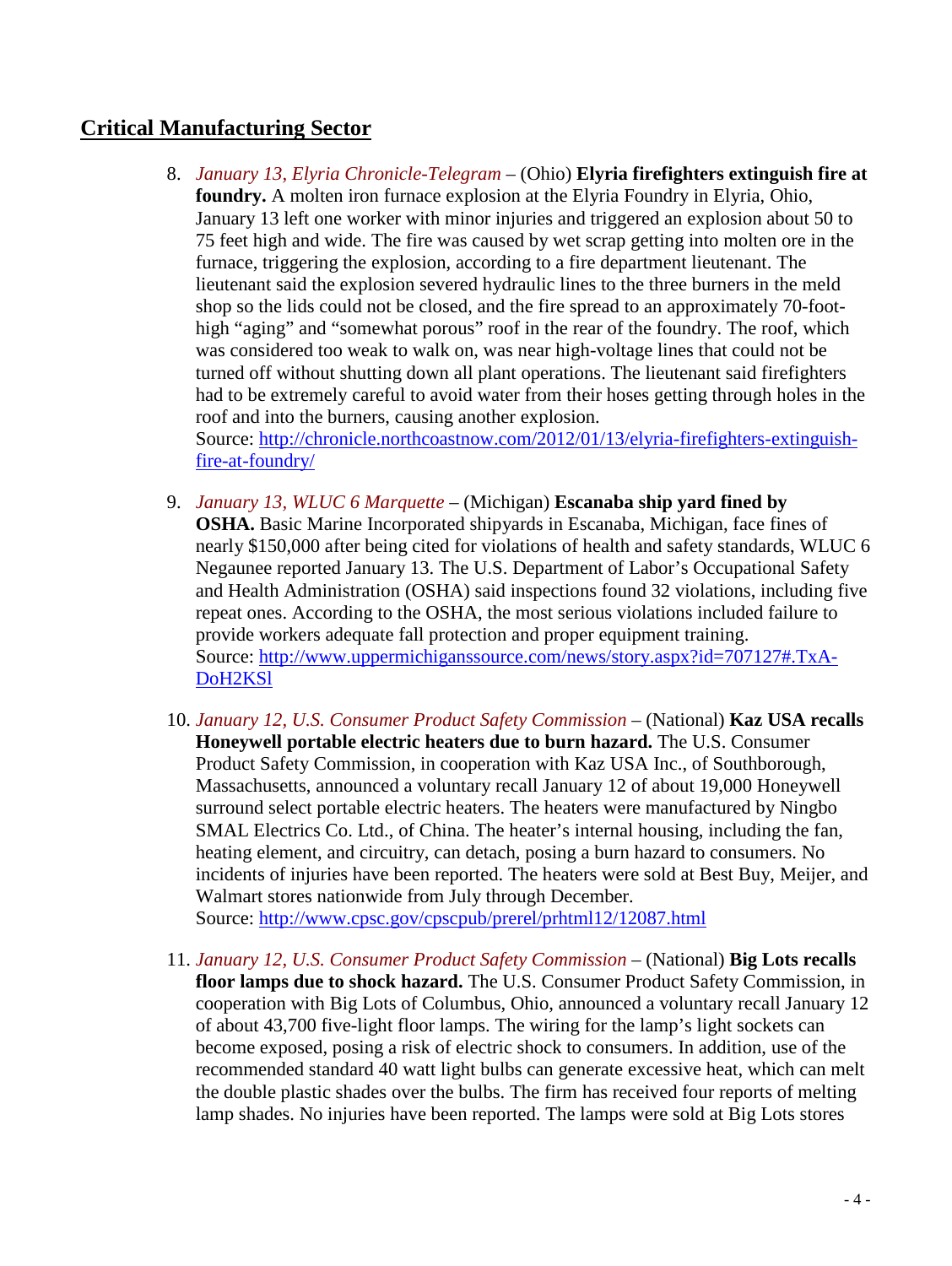nationwide from April 2010 through November 2011. Source:<http://www.cpsc.gov/cpscpub/prerel/prhtml12/12086.html>

<span id="page-4-1"></span>For another story, see item **[32](#page-11-0)**

[\[Return to top\]](#page-0-1) 

## **Defense Industrial Base Sector**

<span id="page-4-0"></span>See item **[37](#page-13-0)**

[\[Return to top\]](#page-0-1) 

## **Banking and Finance Sector**

12. *January 13, Associated Press* – (Arkansas) **Police arrest suspect in Arkansas bank bomb scare.** The gunman who allegedly strapped a bomb to a woman's ankle and then followed her as she drove to an Arkansas bank to withdraw money has been arrested. Authorities said January 12 a key detail the woman remembered helped investigators find the man suspected of breaking into her home, duct-taping her husband to a chair, and demanding money from the couple. The man was being held at a local jail on charges of aggravated burglary, theft of property, aggravated robbery, and kidnapping, the Washington County sheriff said. Investigators said the suspect showed up at the couple's home January 9 and faked an injury to get inside. He held the woman captive as he duct-taped her husband, then strapped what he claimed was a bomb to her ankle, authorities said. The bomb turned out to be fake. She said the suspect pushed her out the door and told her to drive to the bank. He took a gun from the couple's home, hopped in their pickup truck, and followed her, authorities said. When she got inside the bank, the woman told employees about the device on her ankle. Authorities evacuated the building and found the woman's husband taped to a bar stool but unharmed at the couple's home.

Source: [http://abcnews.go.com/US/wireStory/police-arrest-suspect-arkansas-bank](http://abcnews.go.com/US/wireStory/police-arrest-suspect-arkansas-bank-bomb-scare-15349326#.TxBBNIH-5YQ)[bomb-scare-15349326#.TxBBNIH-5YQ](http://abcnews.go.com/US/wireStory/police-arrest-suspect-arkansas-bank-bomb-scare-15349326#.TxBBNIH-5YQ)

<span id="page-4-2"></span>13. *January 13, H Security* – (International) **American Express fixes critical security vulnerability.** American Express has fixed a security vulnerability on its Web site that allowed SQL injection and, therefore, direct access to its server's database, H Security reported January 13. The company acted after a tip-off. A student discovered the pages of the American Express Web site did not adequately filter data passed to a search function, thereby allowing direct access to the server. He sent a message about this SQL injection problem to the Heise Security team, who were able to reproduce it; the information was then passed on to American Express. The company reacted quickly and fixed the vulnerability within a few days. It stated the vulnerability had not been used and no customer data had been compromised. Some experts doubt this statement, however, since SQL injection frequently allows access to all of an affected system's data, and tables with names such as "Accounts" often show up in SQL statements. Of particular concern is the vulnerability was found not in some hidden corner but in the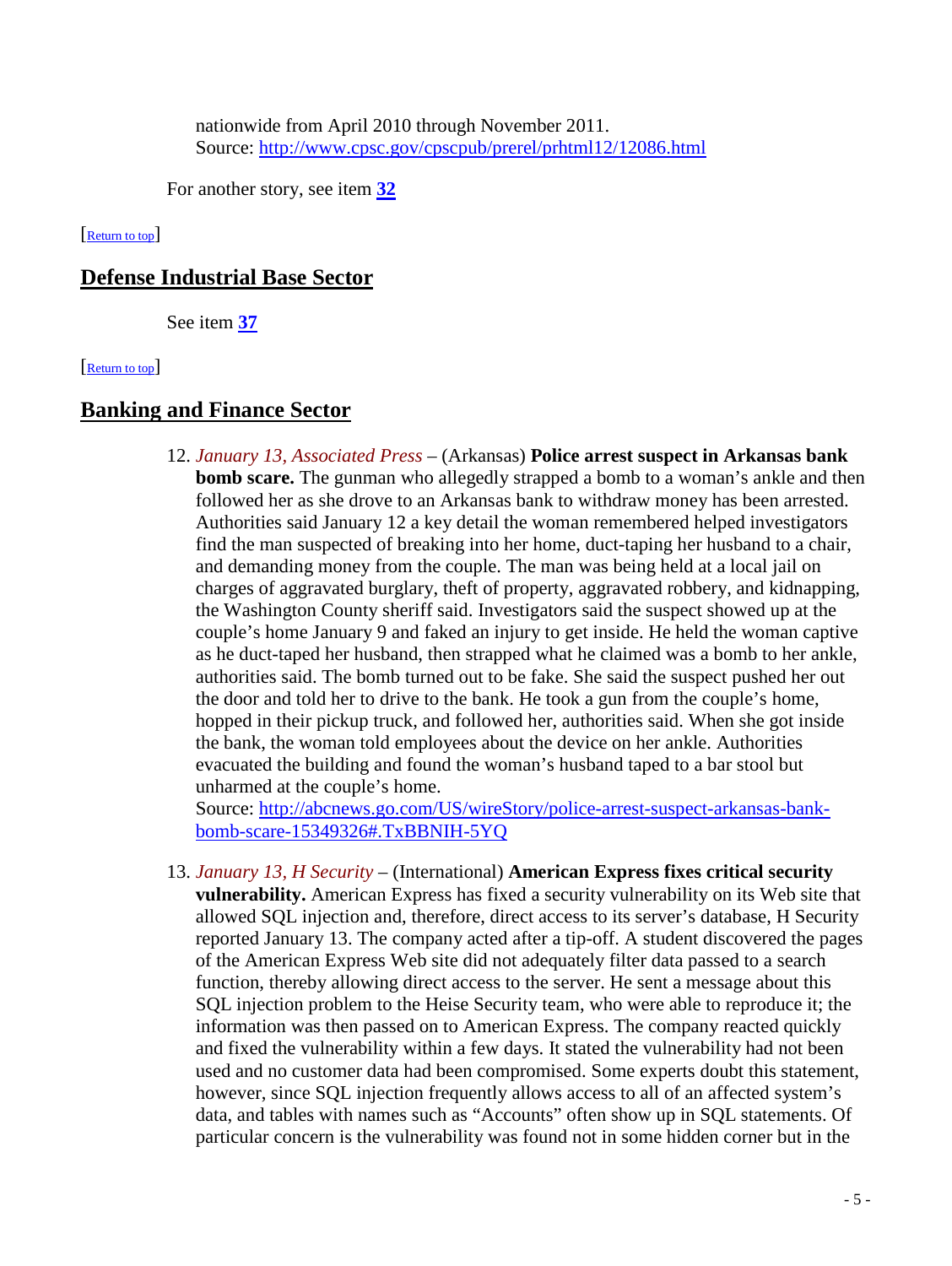search function –- the first place someone would test for such problems. Source: [http://www.h-online.com/security/news/item/American-Express-fixes-critical](http://www.h-online.com/security/news/item/American-Express-fixes-critical-security-vulnerability-1410252.html)[security-vulnerability-1410252.html](http://www.h-online.com/security/news/item/American-Express-fixes-critical-security-vulnerability-1410252.html)

- 14. *January 12, San Gabriel Valley Tribune* (California) **Suspected 'Bubble Wrap Bandit' jailed after La Habra bank robbery.** A serial bank robber linked to five heists, including ones in La Mirada and La Habra, California, is behind bars, La Habra police announced January 12. The man is suspected of being the "Bubble Wrap Bandit," La Habra police officials said in a written statement. The arrest was disclosed January 12, though the suspect was arrested January 7 following a robbery at a La Habra U.S. Bank branch and a police pursuit that ended in a crash, officials said. La Habra police January 7 responded to a report of a robbery at the U.S. Bank inside Vons supermarket. The robber had handed a teller a note demanding cash before fleeing with an undisclosed amount and getting into a car, police said. A La Habra detective spotted a car matching the description, beginning a pursuit that ended with a crash. With the help of Los Angeles County sheriff's deputies, officers arrested the suspect. He was booked into jail January 8 after being treated for injuries he suffered in the crash. In addition to the La Habra bank robbery, he is suspected of a September 14, 2011 bank robbery at a Bank of the West branch in La Mirada, as well as heists in Bell Gardens and South Gate, according to FBI. The bandit earned his moniker because he carried a manila, bubble-wrap lined envelope during some of the crimes, officials said. Source: [http://www.sgvtribune.com/news/ci\\_19729374](http://www.sgvtribune.com/news/ci_19729374)
- 15. *January 12, DNAinfo.com* (New York; Northeast) **Fake ID sellers busted in \$1 million scheme, AG says.** Three brothers who allegedly sold fake IDs out of a pair of Greenwich Village smoke shops in New York City were arrested January 12 for taking part in an elaborate scheme that ripped off the identities of more than 180 New Yorkers to net more than \$1 million in stolen goods, authorities charged. The three men are accused of participating in a seven-person identity theft ring that began in 2008 or earlier, the state attorney general's office said. The brothers allegedly made counterfeit driver's licenses based on names, Social Security numbers, and other data from more than 180 people using store credit cards at Kmart, Sears, Home Depot, and other stores, provided by a Bronx man. The fake IDs bore the names of female credit card holders and the photo of a Bronx resident, who then allegedly impersonated the cardholders at store locations in New York, Connecticut, New Jersey, and Pennsylvania. She allegedly told the businesses she forgot her credit card, then used the fake ID and Social Security number to charge merchandise, later returning the goods for store credit and gift cards, the statement said. Two other men are accused of illegally selling the store credit and gift cards to others in the ring, for about 70 percent of its face value, or using it to buy materials for their businesses. Court-authorized wiretaps of the defendants' phones helped break up the ring, the statement said. The brothers have each been charged with conspiracy to produce fake driver's licenses and could receive a maximum of 15 years in prison.

Source: [http://www.dnainfo.com/20120112/greenwich-village-soho/fake-id-sellers](http://www.dnainfo.com/20120112/greenwich-village-soho/fake-id-sellers-busted-1-million-scheme-ag-says)[busted-1-million-scheme-ag-says](http://www.dnainfo.com/20120112/greenwich-village-soho/fake-id-sellers-busted-1-million-scheme-ag-says)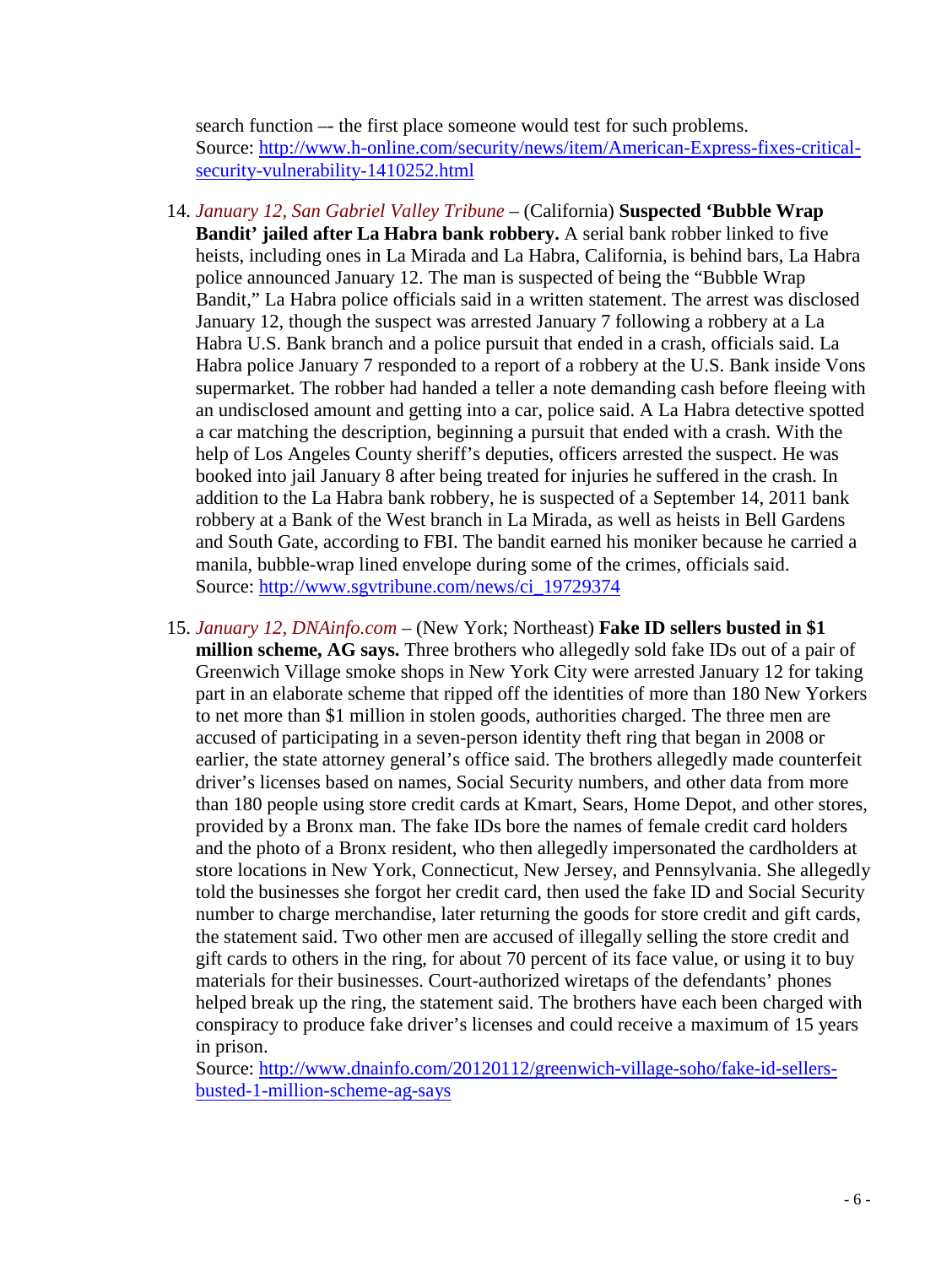16. *January 11, Atlanta Journal-Constitution* – (Georgia) **3 suspects in armored car robbery caught; 1 at large.** Three suspects in an armored car robbery at a Walmart in Oakwood, Georgia, January 11 have been caught by Gwinnett County authorities, but one other remains at large. The suspects robbed the armored vehicle in front of the Walmart, then led police on a chase into Gwinnett County before their vehicle crashed and the suspects ran, the Oakwood police chief said. He said four suspects — three men and one woman — approached a Loomis armored truck that carried two employees and "forcibly took" money from the armed driver. The suspects, fleeing in a vehicle, were chased by multiple police agencies. When the chase entered Gwinnett County, authorities there joined in. A Hall County sheriff's spokesman told the Gainesville Times the suspects crashed into a creek and were pursued by police dogs. Roberts Elementary School in Buford was placed on lockdown.

<span id="page-6-0"></span>Source:<http://www.ajc.com/news/gwinnett/3-suspects-in-armored-1299525.html>

#### Return to top

## **Transportation Sector**

17. *January 13, Wausau Daily Herald* – (Wisconsin) **Derailed train hits building, blocks Townline Road traffic.** A cleaning woman escaped injury January 12 when the building in which she was working was struck by a derailed train on Wausau, Wisconsin's east side. Three cars of a northbound train went off the tracks at about 6 p.m. south of Townline Road. One of the cars hit the west side of a train yard office building used by Wisconsin Central Ltd., said a spokesman for Canadian National (CN), the company that owns Wisconsin Central Ltd. All three cars that derailed were empty, he said. The cause of the derailment was still under investigation. The train also knocked over a railroad crossing signal, and the three cars came to a stop just south of Townline Road. The railroad crossing gate at Townline Road came down as the train approached, and the gate remained down and blocked cars from crossing the tracks. Wausau police set up barricades at Townline Road and Torney Avenue to block traffic between Torney Avenue and the west side of the railroad tracks. The spokesman said he expected a crane and other equipment to be brought in to lift the three cars, re-rail them, and remove them from the scene. Source:

[http://www.wausaudailyherald.com/article/20120113/WDH0101/201130498/Derailed](http://www.wausaudailyherald.com/article/20120113/WDH0101/201130498/Derailed-train-hits-building-blocks-Townline-Road-traffic?odyssey=mod|defcon|text|FRONTPAGE)[train-hits-building-blocks-Townline-Road](http://www.wausaudailyherald.com/article/20120113/WDH0101/201130498/Derailed-train-hits-building-blocks-Townline-Road-traffic?odyssey=mod|defcon|text|FRONTPAGE)[traffic?odyssey=mod|defcon|text|FRONTPAGE](http://www.wausaudailyherald.com/article/20120113/WDH0101/201130498/Derailed-train-hits-building-blocks-Townline-Road-traffic?odyssey=mod|defcon|text|FRONTPAGE)

18. *January 13, St. Louis Post-Dispatch* – (Missouri) **Drivers furious, MoDOT apologetic over clogged roads.** The season's second snow was a relatively gentle dusting. But the frigid front was enough to snarl commuter traffic on many St. Louis interstates and side streets January 12. Thousands of motorists were trapped in their cars for 2- to 3-hour commutes. While snow was in the forecast, the Missouri Department of Transportation (MoDOT) decided not to pretreat interstates with a salt brine solution in large part because of the type of storm it expected, said a district engineer. Instead, crews filled their trucks with rock salt and spread it when the first waves of snow began falling after 3 a.m. When temperatures began to dip, they prepared to hit the roads a second time —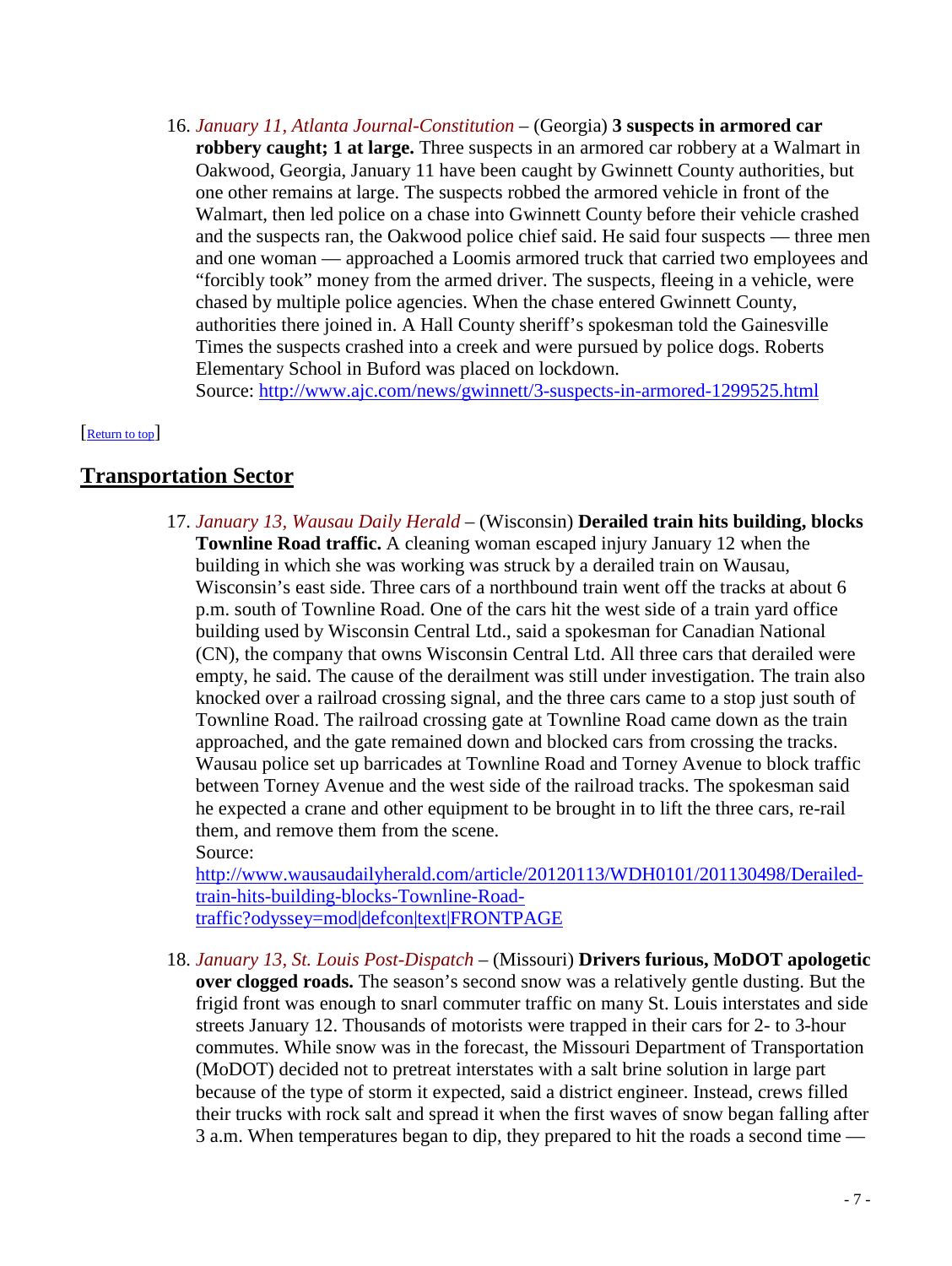only this time with chemicals. By the time they got there, it was too late. MoDOT officials said traffic backed up on highways earlier than normal, preventing crews from spreading their mix of salt, beet juice, and calcium chloride. MoDOT officials reported wet pavement had turned to black ice. Major crashes, including two that were fatal, and impassable conditions affected just about every highway. One crash on Interstate 55 at U.S. Highway 61 in Jefferson County at 6:40 a.m. left a man dead and a woman seriously injured, the Missouri Highway Patrol said. Segments of Interstate 70, Highway 40 (Interstate 64), and Interstate 44 were closed for part of the commute because of ice and accidents. The Missouri Highway Patrol said most crashes involved only minor injuries. The patrol was swamped with calls. At 4 a.m., when few cars were on the road, the patrol got about 80 calls reporting crashes. By 9 a.m., more than 240 calls had come in across the Troop C's coverage area of 11 counties, said a patrol spokesman.

Source: [http://www.stltoday.com/news/local/metro/drivers-furious-modot-apologetic](http://www.stltoday.com/news/local/metro/drivers-furious-modot-apologetic-over-clogged-roads/article_90223437-9c67-598e-8003-420424bfc5f6.html)[over-clogged-roads/article\\_90223437-9c67-598e-8003-420424bfc5f6.html](http://www.stltoday.com/news/local/metro/drivers-furious-modot-apologetic-over-clogged-roads/article_90223437-9c67-598e-8003-420424bfc5f6.html)

- 19. *January 12, KOMO 4 Seattle* (Washington) **TSA finds 2 guns in carry-on baggage at Sea-Tac.** Transportation security agents discovered two handguns during screening of carry-on baggage over the past 2 days at Seattle-Tacoma International Airport (Sea-Tac), Washington, Transportation Security Administration (TSA) officials said January 12. Both passengers with the firearms were arrested, and both now face charges and possible fines. One of the guns was loaded, with a round in the chamber. The first incident took place January 11, when a 9 mm Glock was discovered in the carry-on bag of a man headed to Kona, Hawaii. He was arrested and faces state charges, said a TSA spokeswoman. On January 12, a .22-caliber Beretta Model 21A firearm loaded with eight rounds of ammunition was found in the carry-on bag of a man headed to San Francisco. He was arrested by Port of Seattle police, and state charges are pending. Source: [http://www.komonews.com/news/local/TSA-finds-2-guns-in-carry-on](http://www.komonews.com/news/local/TSA-finds-2-guns-in-carry-on-baggage-at-Sea-Tac-137204003.html)[baggage-at-Sea-Tac-137204003.html](http://www.komonews.com/news/local/TSA-finds-2-guns-in-carry-on-baggage-at-Sea-Tac-137204003.html)
- <span id="page-7-0"></span>20. *January 12, NBC; msnbc.com; Associated Press; Reuters* – (National) **First Midwest, Northeast winter blast hits airports, schools.** Cold fronts moving in from the north January 12 made for the first icy blast across the Midwest and Northeast this winter, with parts of Connecticut seeing their first snow since October, and snow-starved Chicago hit with hundreds of flight cancellations. Some Northeast airports saw flight delays, and airlines at Chicago's airports canceled more than 425 flights by the afternoon of January 12. At O'Hare International Airport in Chicago, more than 325 flights were canceled, according to the Chicago Department of Aviation. Southwest Airlines canceled all flights in and out of Midway International Airport in Chicago, totaling more than 100 flights or 25 percent of the airport's flights. The snow also contributed to hundreds of accidents and at least three deaths on Missouri and Iowa roads. An ugly evening commute was expected in the Chicago area. A winter storm is expected to drop up to 9 inches of snow in New Hampshire, The Weather Channel reported. In New Hampshire, hundreds of schools were closed or delayed due to snow. Parts of Rhode Island and Massachusetts saw slushy snow, making for a messy commute. Snow was expected to continue through January 13, with accumulations reaching 6 to 12 inches in parts of Maine, according to Accuweather.com.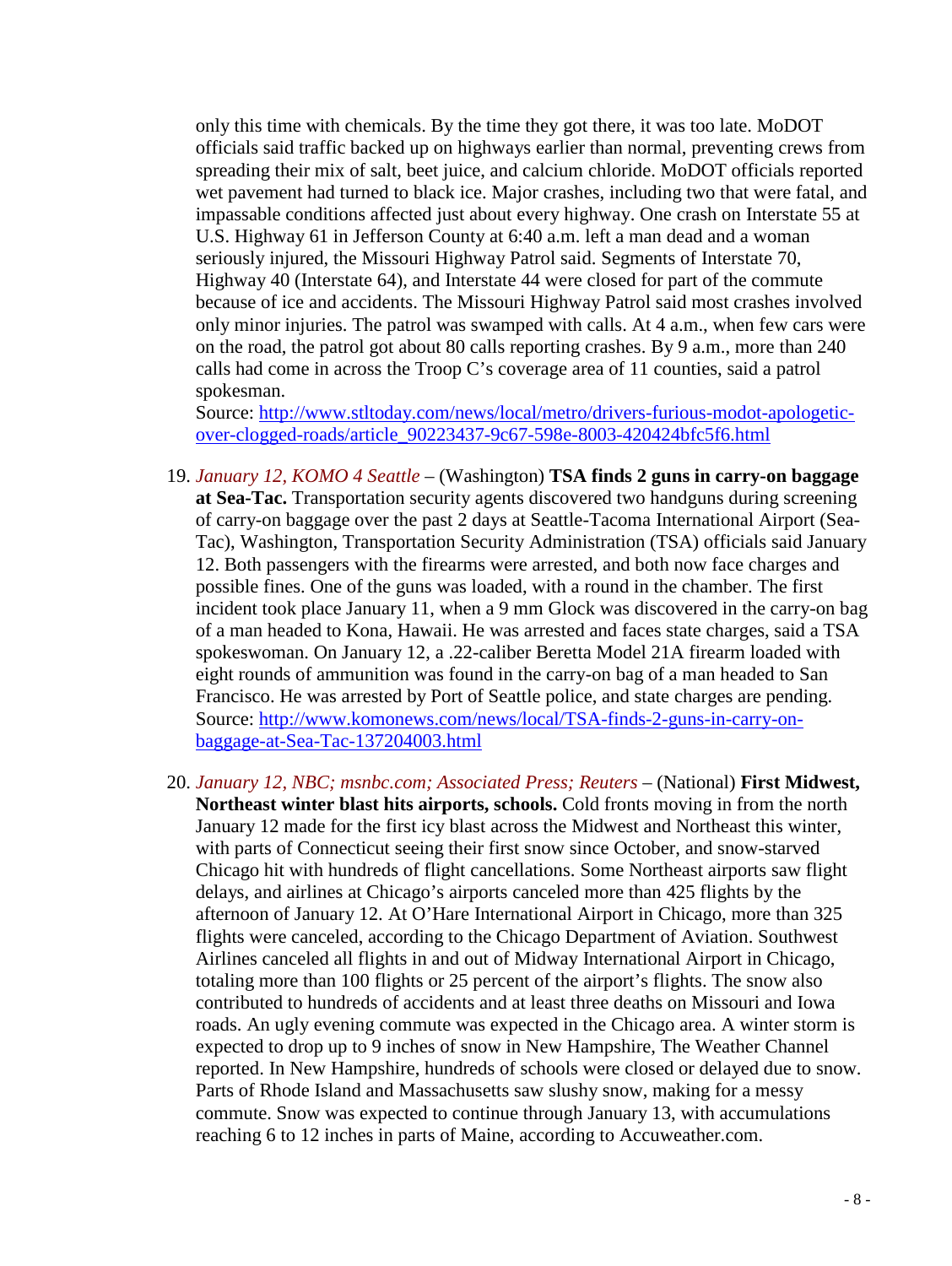Source: [http://usnews.msnbc.msn.com/\\_news/2012/01/12/10136059-first-midwest](http://usnews.msnbc.msn.com/_news/2012/01/12/10136059-first-midwest-northeast-winter-blast-hits-airports-schools)[northeast-winter-blast-hits-airports-schools](http://usnews.msnbc.msn.com/_news/2012/01/12/10136059-first-midwest-northeast-winter-blast-hits-airports-schools)

21. *January 12, Charleston Gazette* – (West Virginia) **US Airways jet makes emergency landing at Yeager.** A US Airways jet on its way to Washington, D.C., made an emergency landing at Yeager Airport in Charleston, West Virginia January 12. The airport director said the 50-passenger plane was on a flight from Nashville, Tennessee, to Reagan National Airport in Washington when the pilot got an indicator light saying there was smoke in the cargo hold. The West Virginia Air National Guard fire department was notified to meet the plane on the ground, and the aircraft landed just after 8 a.m. A total of 23 passengers, including one infant, and three crew members were safely evacuated from the plane. The airport director said one of the closed systems on the plane apparently leaked oxygen or another gas into the cargo hold, which created a fog and set off the smoke detector. The plane was grounded for mechanical reasons and passengers were awaiting other flights out of Yeager. Source:<http://wvgazette.com/News/201201120059>

<span id="page-8-0"></span>For more stories, see items  $\frac{1}{2}$  $\frac{1}{2}$  $\frac{1}{2}$  $\frac{1}{2}$  $\frac{1}{2}$ ,  $\frac{2}{3}$ , and  $\frac{6}{6}$  $\frac{6}{6}$  $\frac{6}{6}$ 

#### [\[Return to top\]](#page-0-1)

## **Postal and Shipping Sector**

<span id="page-8-1"></span>Nothing to report

#### [\[Return to top\]](#page-0-1)

## **Agriculture and Food Sector**

22. *January 13, KTVI 2 St. Louis* – (Missouri) **South city Popeyes Chicken fire ruled an arson.** St. Louis' Bomb & Arson squad was investigating a fire they said was started intentionally, KTVI 2 St. Louis reported January 13. It happened at a Popeyes Chicken restaurant. Authorities said they first got a call for an explosion. They said the business was gutted by fire. At one point, firefighters were worried the roof would collapse because of the heating and cooling units on top, but they were able to put out the fire before that happened.

Source: [http://www.fox2now.com/news/ktvi-south-city-restaurant-gutted-by-fire-](http://www.fox2now.com/news/ktvi-south-city-restaurant-gutted-by-fire-20120113,0,1325790.story?track=rss)[20120113,0,1325790.story?track=rss](http://www.fox2now.com/news/ktvi-south-city-restaurant-gutted-by-fire-20120113,0,1325790.story?track=rss)

23. *January 13, Food Safety News* – (Indiana) **Norovirus behind outbreak in** 

**Indiana.** An investigation into the cause of a food-borne illness outbreak in northwest Indiana shows Jimmy John's may be responsible for making 60 area residents suffer from nausea, vomiting, and indigestion, Food Safety News reported January 13. On January 6, after three trains collided near Valparaiso, the Red Cross provided meals for rescue workers at the scene, and some of that food was catered by the local Jimmy John's outlet. On January 8, the Porter County Health Department received reports that about 20 of the workers had fallen ill. By January 9, people who had not been at the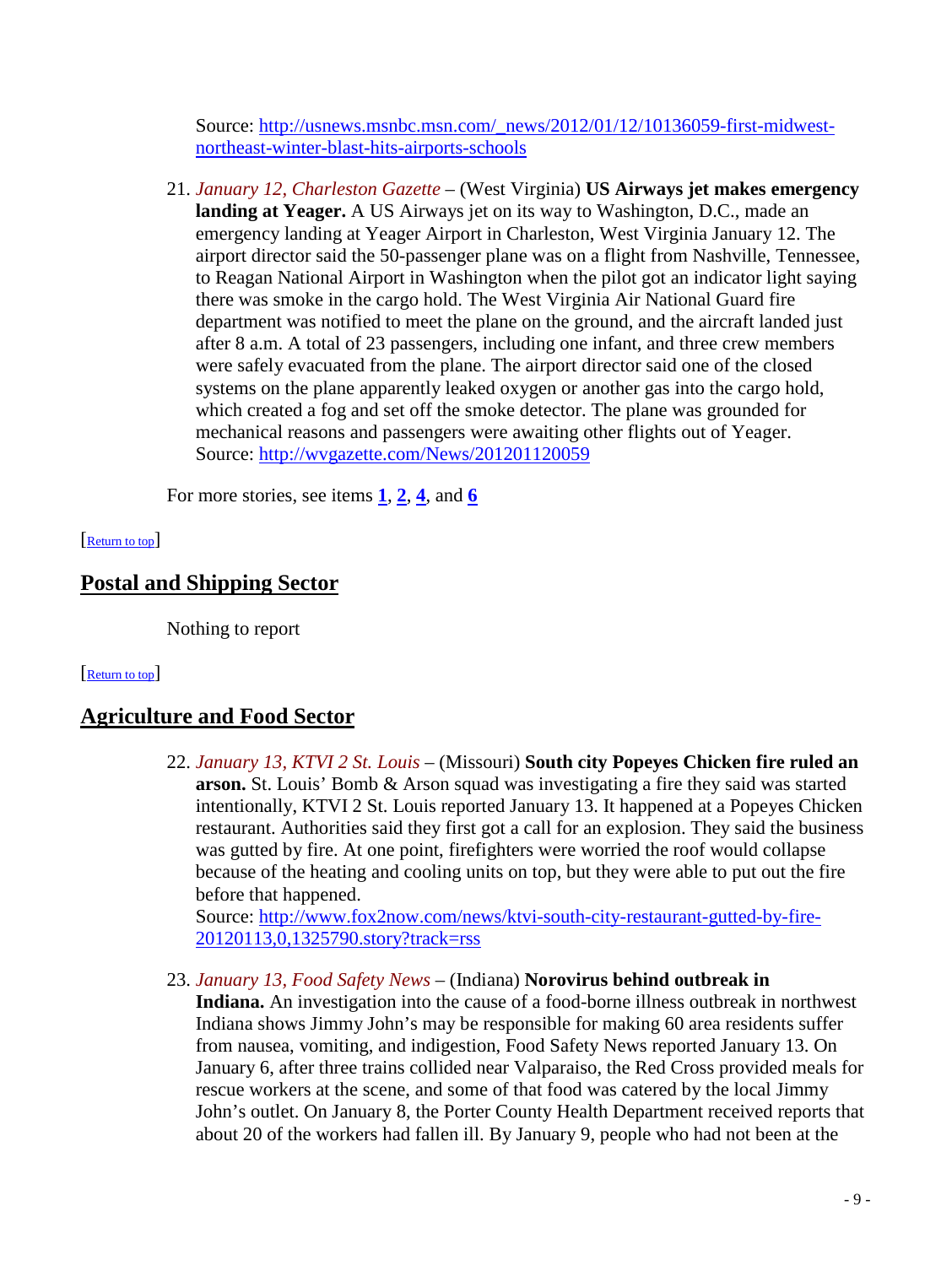crash site began to report similar symptoms. All of those people had recently eaten at the same Jimmy John's, prompting the health department to declare the restaurant the possible source of an outbreak. The Indiana State Department of Health (ISDH) told Food Safety News state labs identified norovirus as the pathogen responsible. The Valparaiso Jimmy John's restaurant cooperated fully. It briefly closed its doors to sanitize the facility, and reopened January 11. Staff from other locations filled in for regular workers, who are being tested for norovirus. While food served by Jimmy John's appears to be the source of the illnesses, "the Indiana State Health Department of Health is looking at all food items served [at the scene of the train crash]," and is not entirely ruling out other food sources yet, the ISDH told Food Safety News January 12. Source: [http://www.foodsafetynews.com/2012/01/norovirus-causes-outbreak-in-nw](http://www.foodsafetynews.com/2012/01/norovirus-causes-outbreak-in-nw-indiana/)[indiana/](http://www.foodsafetynews.com/2012/01/norovirus-causes-outbreak-in-nw-indiana/)

24. *January 13, Food Safety News* – (Illinois) **Allergen alert: Wrong seasoning packet in lasagna.** Gilster-Mary Lee of Chester, Illinois, is recalling about 8,376 lasagna dinners because the wrong seasoning packets may have been placed in the cartons, Food Safety News reported January 13. The recall was initiated after a Creamy Noodle Tuna Helper seasoning pouch was found in a lasagna carton, which should have included a lasagnaflavored seasoning pouch. Since soy is an ingredient in the tuna seasoning, and that allergen is not listed on the lasagna carton, some 698 cases of the lasagna dinners are being recalled.

Source: [http://www.foodsafetynews.com/2012/01/allergen-alert-wrong-seasoning](http://www.foodsafetynews.com/2012/01/allergen-alert-wrong-seasoning-packet-in-lasagna/)[packet-in-lasagna/](http://www.foodsafetynews.com/2012/01/allergen-alert-wrong-seasoning-packet-in-lasagna/)

25. *January 13, Food Safety News* – (Alaska) **Allergen alert: Milk in hot buttered rum batter.** Sourdough Mining Co. of Juneau, Alaska, is recalling Alaska Sourdough's Hot Buttered Rum Batter because the product label does not list milk, an allergen, Food Safety News reported January 13. The recall is for 16-ounce containers of Alaska Sourdough's Hot Buttered Rum Batter. The product was distributed to retail food establishments only in Alaska.

Source: [http://www.foodsafetynews.com/2012/01/allergen-alert-milk-in-hot-buttered](http://www.foodsafetynews.com/2012/01/allergen-alert-milk-in-hot-buttered-rum-batter/)[rum-batter/](http://www.foodsafetynews.com/2012/01/allergen-alert-milk-in-hot-buttered-rum-batter/)

26. *January 12, Muncie Star Press* – (Indiana) **Tests: Norovirus is to blame for Hartford City illnesses.** Tests and other data have confirmed the food-borne illness that has affected more than 90 people in the Hartford City, Indiana, area as a norovirus, the Muncie Star Press reported January 12. Local health officials "suspect that the contamination occurred at a local food establishment." A registered environmental health specialist with the Blackford County Health Department said the Subway there closed voluntarily January 10 and cooperated in the investigation, which also included laboratory tests and interviews. The shop remained closed January 12. The sheriff's department began receiving calls January 7 concerning illnesses with flu-like symptoms, and the local health department immediately began an investigation with the help of the state health department. Two people in Hartford City were hospitalized as a result of the illness.

Source:<http://www.thestarpress.com/article/20120113/NEWS01/201130313>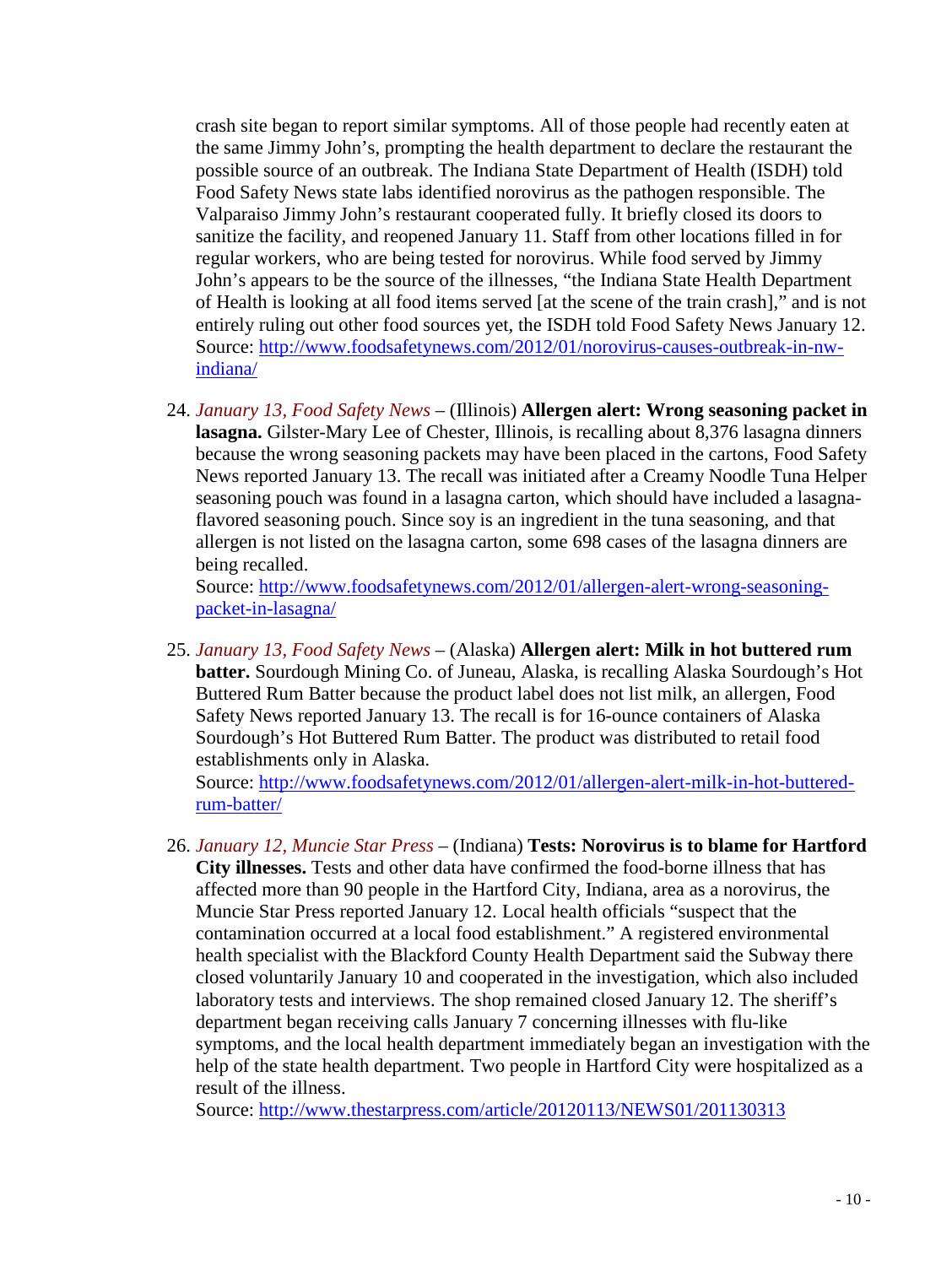27. *January 12, Atlanta Business Chronicle* – (Georgia) **OSHA fines Coleman Natural Foods in Braselton.** The U.S. Occupational Safety and Health Administration (OSHA) fined poultry processor KD Acquisition I LLC \$142,150 for eight alleged safety violations at its Braselton, Georgia plant, the Atlanta Business Chronicle reported January 12. The OSHA said it received a complaint in July about safety hazards at the facility, which operates as Coleman Natural Foods. It fined the company \$121,000 for allegedly failing to: install machine guards on equipment where employees could come into contact with moving parts; tightly seal electrical enclosures to prevent severe corrosion; and provide adequate strain relief on electrical components. KD Acquisition also was fined \$21,150 for four serious safety violations. Lastly, it was cited with no fine for allegedly failing to provide an annual maintenance inspection of a fire extinguisher.

Source: [http://www.bizjournals.com/atlanta/news/2012/01/12/osha-fines-coleman](http://www.bizjournals.com/atlanta/news/2012/01/12/osha-fines-coleman-natural-foods-in.html)[natural-foods-in.html](http://www.bizjournals.com/atlanta/news/2012/01/12/osha-fines-coleman-natural-foods-in.html)

<span id="page-10-0"></span>28. *January 11, Fox News* – (California) **Animal rights activists take credit for arson at beef ranch.** Animal rights activists took credit for setting fire to and destroying 14 cattle trucks at California's largest beef producing, feeding, and marketing ranch, FoxNews.com reported January 11. The North American Animal Liberation press office posted an anonymous letter on its Web site from activists claiming full responsibility for the arson. The vice president of risk management and human resources for Harris Farms is confident authorities will find the culprits. The statement on the Web site described in detail how they were able to carry out the arson. "[C]ontainers of accelerant were placed beneath a row of 14 trucks with [four] digital timers used to light [four] of the containers and kerosene-soaked rope carrying the fire to the other [10]." The vice president arrived at the scene 45 minutes after the fire had started January 8. By the time he arrived, the fire department had doused the flames and the equipment was destroyed. While the Animal Liberation Front is not claiming direct responsibility for the fire, the organization provides a platform on its Web site for animal rights activists. The vice president said some of the trucks that were destroyed from the fire had sleeper units where truck drivers can sleep during off time, but none was occupied at the time of the fire. The vice president said there will likely be a news conference the week of January 16 with further details. Source: [http://www.foxnews.com/us/2012/01/11/animal-rights-activists-take-credit-for-](http://www.foxnews.com/us/2012/01/11/animal-rights-activists-take-credit-for-arson-at-beef-ranch/?test=latestnews)

[arson-at-beef-ranch/?test=latestnews](http://www.foxnews.com/us/2012/01/11/animal-rights-activists-take-credit-for-arson-at-beef-ranch/?test=latestnews)

<span id="page-10-1"></span>For another story, see item **[34](#page-12-2)**

## [\[Return to top\]](#page-0-1)

# **Water Sector**

29. *January 13, Magic Valley Times-News* – (Idaho) **Twin Falls fixes million-gallon leak.** Approximately a day's worth of city drinking water was lost January 11 when a decades-old water line broke in Rock Creek Canyon near Twin Falls, Idaho. According to the city, between 5 million and 8 million gallons of water flooded Rock Creek near the stockyards after a 20-inch line burst. Public works crews contained the leak by early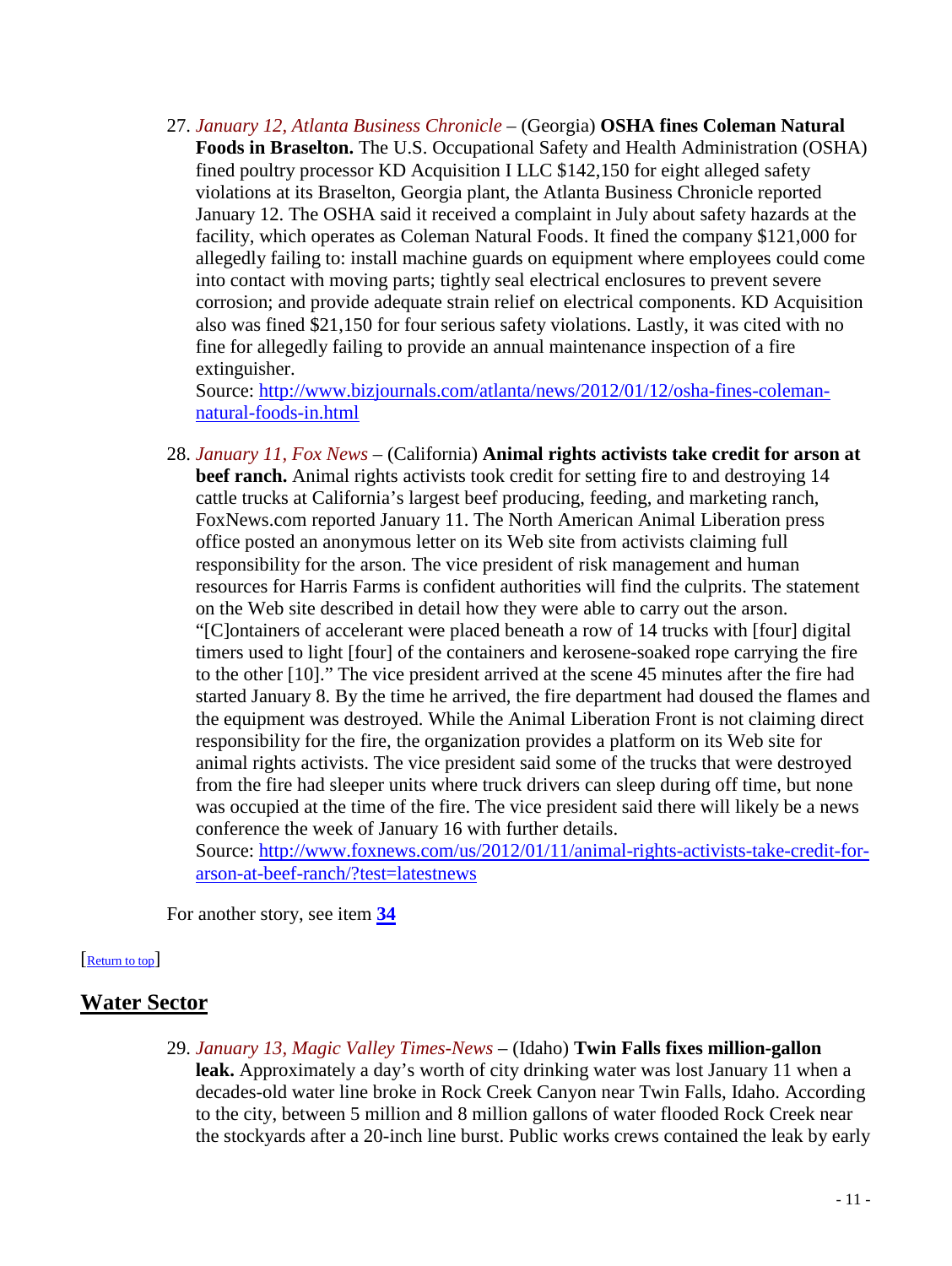morning and repaired the line by the afternoon. The public works director estimated the cost of the repair at \$5,000, while the city lost \$12,000 in residential water sales if the full estimate of 8 million gallons lost is accurate. This is the third line to break in south Twin Falls this winter.

Source: [http://magicvalley.com/news/local/twin-falls/twin-falls-fixes-million-gallon](http://magicvalley.com/news/local/twin-falls/twin-falls-fixes-million-gallon-water-leak/article_1a1bfd32-4ae1-5c20-8302-fc69587e2dcd.html)[water-leak/article\\_1a1bfd32-4ae1-5c20-8302-fc69587e2dcd.html](http://magicvalley.com/news/local/twin-falls/twin-falls-fixes-million-gallon-water-leak/article_1a1bfd32-4ae1-5c20-8302-fc69587e2dcd.html)

30. *January 13, Associated Press* – (Maryland) **Army contractor: Groundwater beneath Fort Detrick, Md., still showing high chemical levels.** A U.S. Army contractor said groundwater beneath a former dump site at Fort Detrick in Frederick, Maryland continues to show high levels of toxic chemicals. The findings were presented at a meeting January 11 of the fort's restoration advisory board. The project manager said 15 new and existing sampling wells detected five compounds at levels above federal drinking-water standards. They include the known human carcinogen TCE and the suspected carcinogens PCE and chloroform. None of the compounds was found in the groundwater of five nearby residential properties. But TCE was found in water at a spring outside the fort. All readings were far below the historical maximums detected in 1998. The contractor plans to conduct further tests this spring and summer to help guide a continuing cleanup of the site known as Area B. Source:

[http://www.therepublic.com/view/story/620252ed7e92433b85c822804fa90b83/MD--](http://www.therepublic.com/view/story/620252ed7e92433b85c822804fa90b83/MD--Fort-Detrick-Tainted-Wells/) [Fort-Detrick-Tainted-Wells/](http://www.therepublic.com/view/story/620252ed7e92433b85c822804fa90b83/MD--Fort-Detrick-Tainted-Wells/)

31. *January 12, KJCT 8 Grand Junction* – (Colorado) **Waterline breaks, hundreds of homes go without.** A large sinkhole formed in the middle of the road in Grand Junction, Colorado, January 12 after "Ute Water discovered a waterline break in one of their main 18-inch lines," a spokesman from the Ute Water Conservancy District said. "We have over 1,500 miles of pipeline distribution system. Its just an aging infrastructure," he said. Customers living in the area remained without water for most of the day. When the waterline broke, it sent thousands of gallons of water rushing down a slope and into area homes.

Source:<http://www.kjct8.com/news/30201078/detail.html>

<span id="page-11-0"></span>32. *January 12, Associated Press* – (Nebraska) **EPA reaches agreement with Eaton for company to clean up Neb. groundwater near its plant.** The U.S. Environmental Protection Agency announced a settlement with Eaton Corp. January 12. Eaton pledged to continue monitoring trichloroethylene in groundwater near its Kearney, Nebraska automotive parts plant. The chemical is used as a degreasing agent. Eaton also must continue operating two groundwater-extraction systems to help contain the spread of the chemical. In the past, the chemical has contaminated private drinking water supplies nearby. The contamination was discovered in 1986. Officials believe the lines from an underground storage tank leaked. Source:

[http://www.therepublic.com/view/story/d17faeb8ba1e4a9f9e68c620762246ec/NE--](http://www.therepublic.com/view/story/d17faeb8ba1e4a9f9e68c620762246ec/NE--Kearney-Cleanup/) [Kearney-Cleanup/](http://www.therepublic.com/view/story/d17faeb8ba1e4a9f9e68c620762246ec/NE--Kearney-Cleanup/)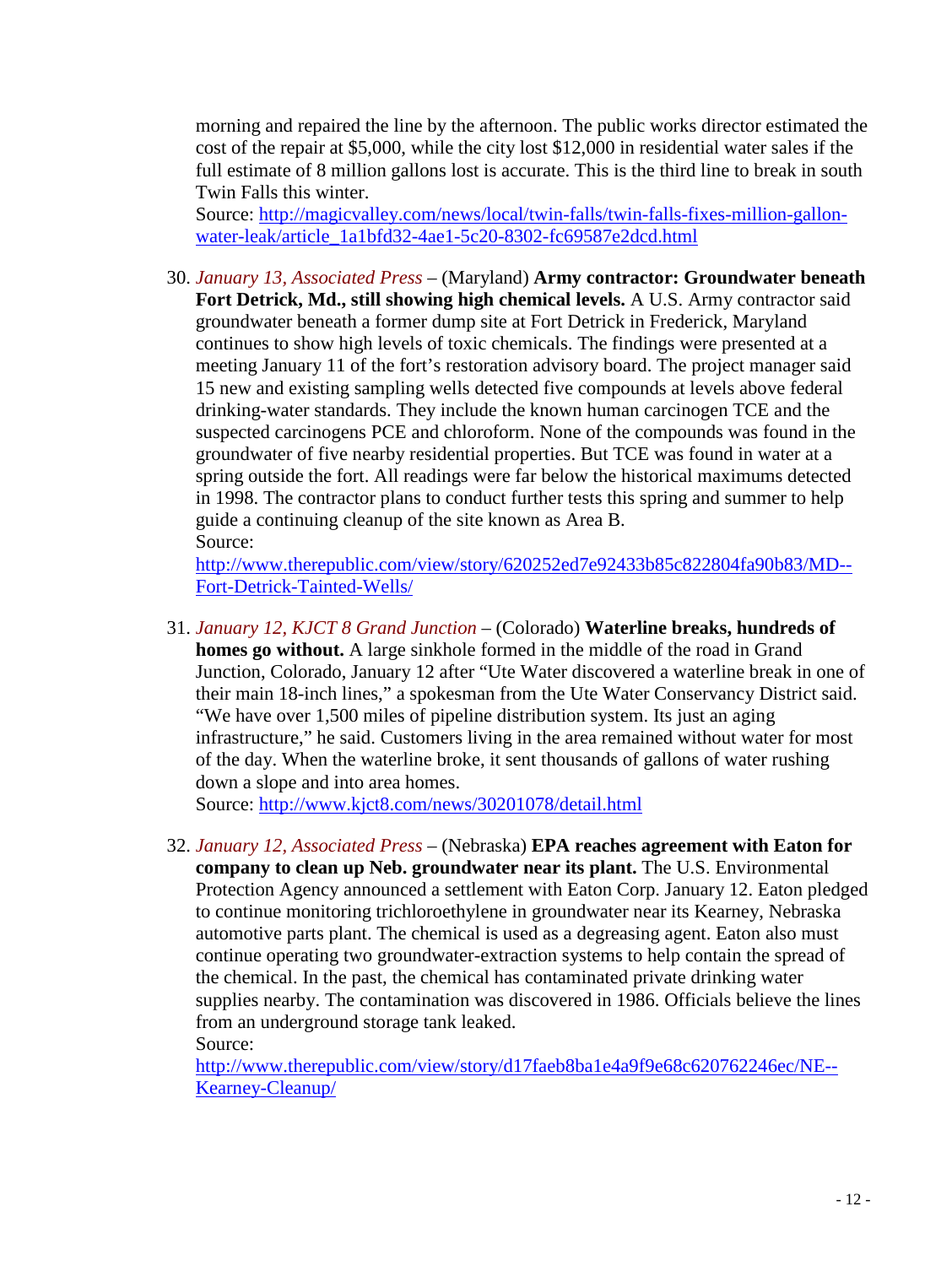- 33. *January 11, KTRK 13 Houston* (Texas) **Houston drops mandatory water** 
	- **restrictions.** Houston has lifted the mandatory water conservation measures imposed last summer, KTRK 13 Houston reported January 11. The move follows recent rains and cooler temperatures, which have increased lake levels in all three drinking water reservoirs. Although pre-drought levels have not been reached, the city's storage is no longer at the level for mandatory conservation. Additionally, while water line breaks continue at a higher than normal pace, the stress on the system of last summer has been relieved. According to the National Weather Service, the Houston area remains in severe to exceptional drought. Coupled with long term predictions, it is clearly possible Houston may experience an even more challenging summer this year than 2011. While surface water storage has recovered to an extent, it is unlikely the city will have as much storage at start of summer in 2012 as in 2011, leading to the likelihood that conservation measures would need to be reinstated.

Source:<http://abclocal.go.com/ktrk/story?section=news/local&id=8499114>

<span id="page-12-1"></span>For more stories, see items **[3](#page-1-3)** and **[7](#page-2-3)**

#### [\[Return to top\]](#page-0-1)

## <span id="page-12-2"></span>**Public Health and Healthcare Sector**

34. *January 11, Medical News Today* – (National) **Smuggled bushmeat, wildlife products bring viruses into the U.S.** A pilot study reported online the week of January 9 in the journal PLoS ONE reveals how scientists found evidence of potentially dangerous viruses, including retroviruses and herpesviruses, in bushmeat and other wildlife products smuggled into the United States. The report authors said the study shows the importance of establishing proper surveillance and testing of imported wildlife products in order to assess the potential risks they pose to public health. The products had been confiscated at several U.S. international airports, including John F. Kennedy International Airport, George Bush Intercontinental-Houston and Atlanta Hartsfield-Jackson International. The U.S. Centers for Disease Control and Prevention led the pilot study, with the collaboration of the American Museum of Natural History, Columbia University, EcoHealth Alliance, the USGS National Wildlife Health Center, and the Wildlife Conservation Society.

<span id="page-12-0"></span>Source:<http://www.medicalnewstoday.com/articles/240221.php>

#### [\[Return to top\]](#page-0-1)

## **Government Facilities Sector**

35. *January 13, Anchorage Daily News* – (Alaska) **Fearing roof collapses under snow, Valdez closes schools.** Heavy snow weighing down roofs forced Valdez, Alaska, to close its schools, the Anchorage Daily News reported January 13. The school district said it is looking for more shovelers to get the schools back open January 16. Valdez usually has 151.8 inches of snow by the date of January 12, according to the National Weather Service. As of January 12, 2012, Valdez had seen a total of nearly 321.8 inches. The record-breaking winter pushed the local elementary and high school past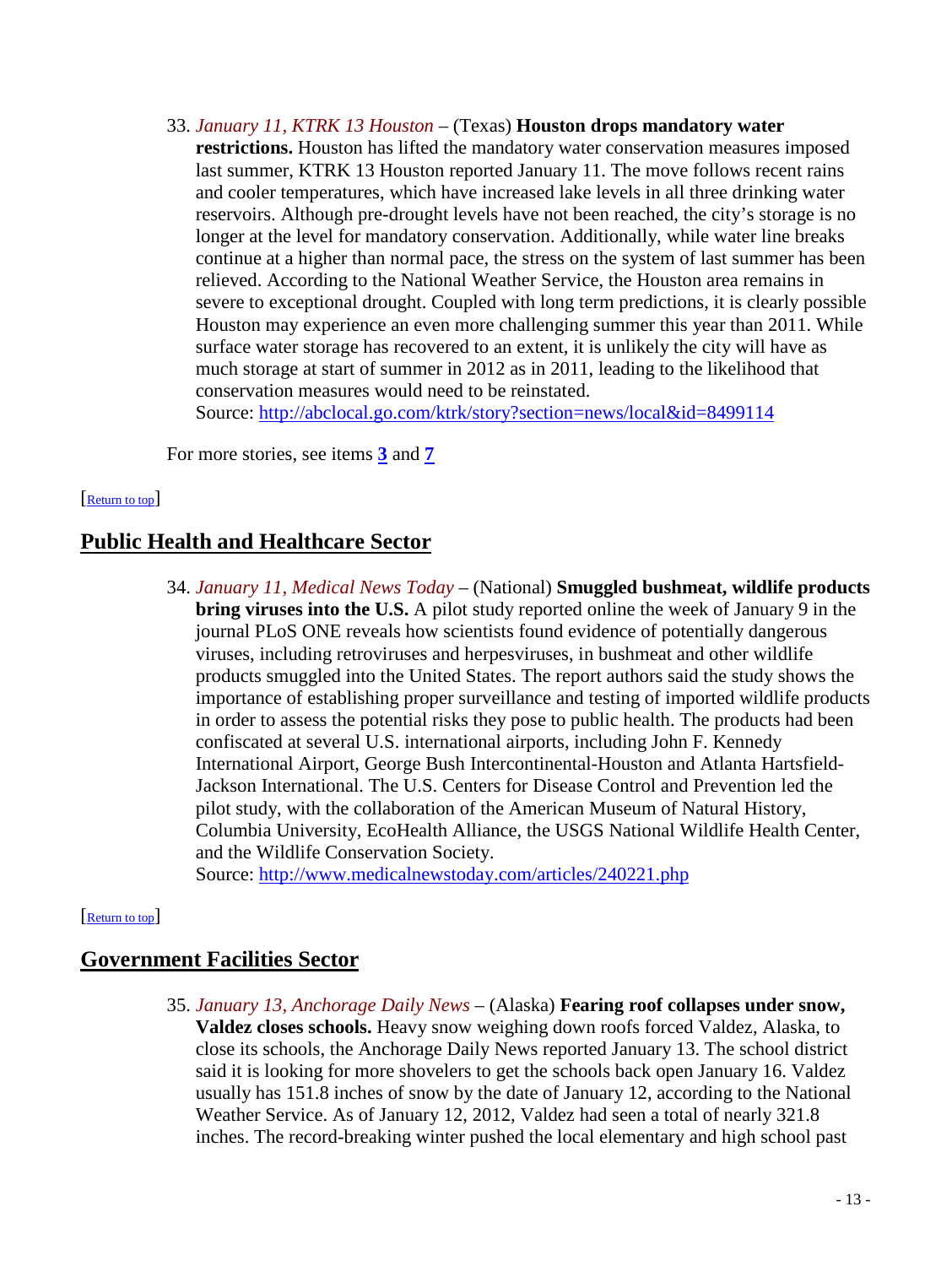their legal roof snow-load limits of 90 pounds per square foot, said the district superintendent. During a special city council meeting January 11, the decision was made to close both schools, as well as the junior high, which was not quite overloaded. Source: [http://www.thenewstribune.com/2012/01/12/1981268/fearing-roof-collapses](http://www.thenewstribune.com/2012/01/12/1981268/fearing-roof-collapses-under-snow.html)[under-snow.html](http://www.thenewstribune.com/2012/01/12/1981268/fearing-roof-collapses-under-snow.html)

36. *January 13, WAVY 10 Portsmouth* – (Virginia) **Five schools lose power on windy day.** High winds knocked trees onto power lines in Poquoson and Gloucester, Virginia, January 13 causing five schools to lose power. Eighty-five customers and two schools lost power. Poquoson High School was delayed 3 hours, and Poquoson Primary School was delayed 2 hours due to the outage. Source: [http://www.fox43tv.com/dpps/news/local/tree-on-power-line-delays-two](http://www.fox43tv.com/dpps/news/local/tree-on-power-line-delays-two-schools_4039003)[schools\\_4039003](http://www.fox43tv.com/dpps/news/local/tree-on-power-line-delays-two-schools_4039003)

<span id="page-13-0"></span>37. *January 13, IDG News Service* – (International) **Sykipot trojan hijacks Department of Defense authentication smart cards.** A variant of the Sykipot trojan horse hijacks U.S. Department of Defense (DOD) smart cards to access restricted resources, IDG News Service reported January 13. "We recently discovered a variant of Sykipot with some new, interesting features that allow it to effectively hijack DoD and Windows smart cards," said a security researcher at AlienVault. "This variant, which appears to have been compiled in March 2011, has been seen in dozens of attack samples from the past year." Smart cards interface with computers through a special reader. They use digital certificates and PIN codes for authentication. Sykipot is commonly used in advanced persistent threat attacks. According to the security researcher, the variant recently analyzed by AlienVault contains several commands to capture smart card data and use it to access secure resources. One of the variant's routines is designed to work with ActivIdentity ActivClient, an authentication-software product compliant with DOD's Common Access Card (CAC) specification. The CAC enables access to DOD computers, networks, and certain facilities. It allows users to encrypt and digitally sign e-mails, and it facilitates the use of public key infrastructure for authentication purposes.

Source:

[http://www.computerworld.com/s/article/9223423/Sykipot\\_Trojan\\_hijacks\\_DoD\\_smart](http://www.computerworld.com/s/article/9223423/Sykipot_Trojan_hijacks_DoD_smart_cards?taxonomyId=17) [\\_cards?taxonomyId=17](http://www.computerworld.com/s/article/9223423/Sykipot_Trojan_hijacks_DoD_smart_cards?taxonomyId=17)

38. *January 11, KRQE 13 Albuquerque* – (New Mexico) **Staph outbreak reported at high school.** It was a boil on a Belen High School cheerleader's arm in Belen, New Mexico, that caught the faculty's attention when students returned from their winter break. Eleven students were sent home with staph infections, and one more tested positive for methicillin-resistant staphylococcus aureus (MRSA), KRQE 13 Albuquerque reported January 11. MRSA is a contagious bacterial infection that is resistant to commonly used antibiotics and is potentially deadly. The athletic department at the high school said they scrub their wrestling mats every day. It is where both the wrestling and cheerleading teams practice, and the trainer thinks that is where the problem started. The school closed the wrestling room and has since scrubbed it clean five times a day along with door knobs, light switches, and the locker rooms. Belen High canceled its wrestling matches the weekend of January 7. No new cases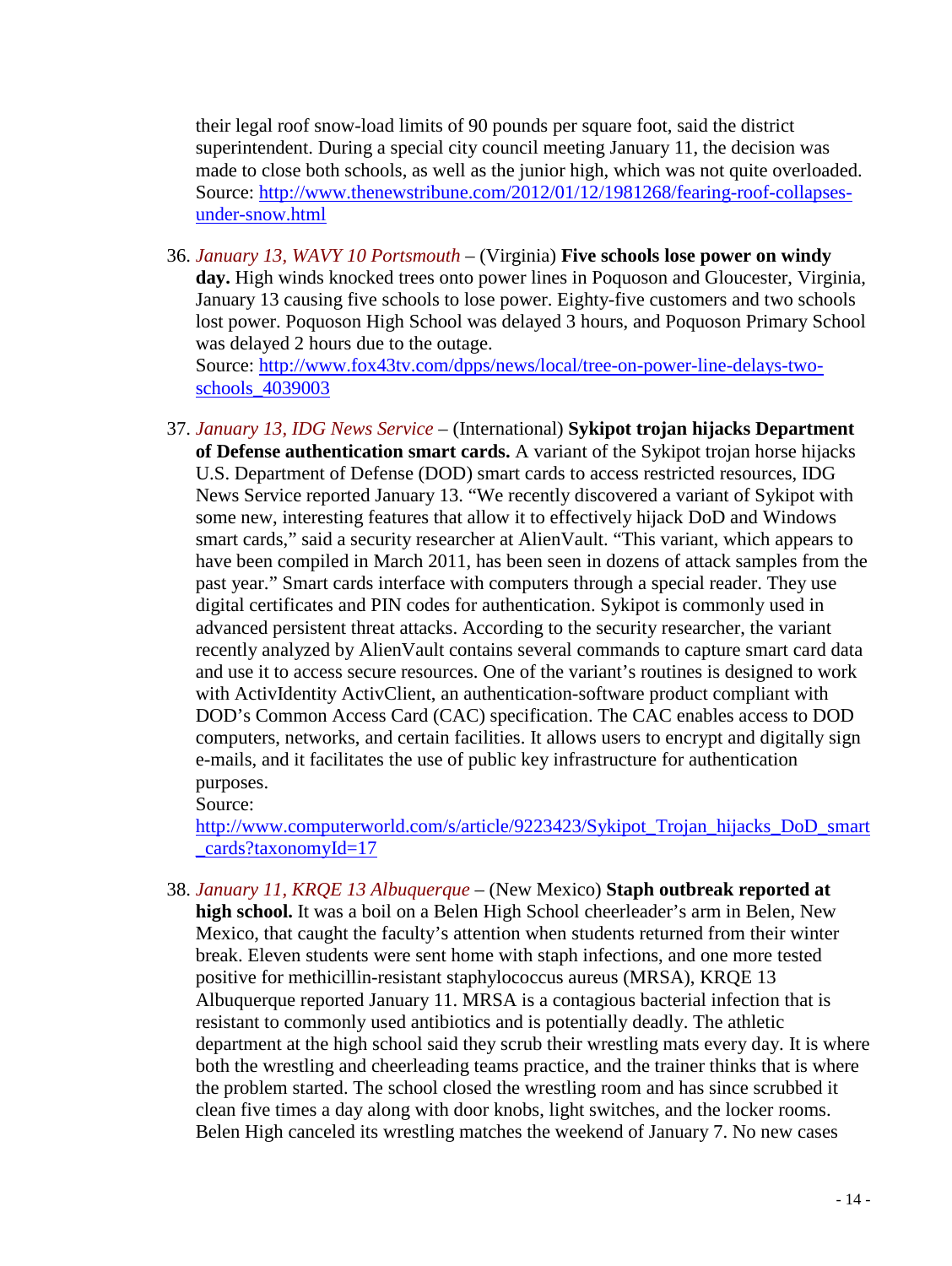have been reported since January 9. All 12 students who were infected are taking antibiotics and are back in class. Source:<http://www.krqe.com/dpp/news/health/staph-outbreak-reported-at-high-school>

<span id="page-14-1"></span>39. *January 11, Fredericksburg Free Lance-Star* – (Virginia) **Security breach spanned two years.** Spotsylvania County, Virginia school employees' personal information was accessible online for 2 years, details released by the division the week of January 9 revealed. The school division began posting employees' W–2 forms online in January 2010, but it was not until the end of December 2011 that an employee accidentally discovered the information could be obtained through a Google search. On January 9, the division released a "fact sheet" to employees that said the access was allowed because of a "default setting" in the program coding for the W–2 section of the Employee Self Serve section on the division's Web site. The division changed the setting after a teacher discovered December 23 that she could access her old W–2 information online using the Google search engine. The superintendent told employees in a letter sent January 5, employees who requested online access to their W–2 forms for 2009 and 2010 were impacted. The division has said as many as 4,289 current and former employees' data was accessible. Source: [http://blogs.fredericksburg.com/newsdesk/2012/01/11/security-breach-](http://blogs.fredericksburg.com/newsdesk/2012/01/11/security-breach-spanned-two-years/)

[spanned-two-years/](http://blogs.fredericksburg.com/newsdesk/2012/01/11/security-breach-spanned-two-years/)

<span id="page-14-0"></span>For another story, see item **[20](#page-7-0)**

#### [\[Return to top\]](#page-0-1)

# **Emergency Services Sector**

40. *January 12, WWL-TV 4 New Orleans* – (Louisiana) **NOPD headquarters evacuated after grenades found in car.** The New Orleans Police Department (NOPD) headquarters was evacuated after live grenades were found inside of a car being processed January 12, according to police. A spokesman said they were processing a vehicle after a shooting that happened January 12. They found a safe, and inside were two apparently live grenades. Police said the car was seized from an armed home invasion early January 12, where three people were killed and two others were injured. A bomb squad was called to transport the grenades away from the headquarters, and the building was evacuated. About 25 people were asked to leave the building as a precaution. Officials can confirm the pins were still in the grenades. No one was injured, and the bomb squad removed the grenades and detonated them at a remote location.

Source: [http://www.wwltv.com/news/Bomb-scare-at-NOPD-headquarters-](http://www.wwltv.com/news/Bomb-scare-at-NOPD-headquarters-137223203.html)[137223203.html](http://www.wwltv.com/news/Bomb-scare-at-NOPD-headquarters-137223203.html)

41. *January 12, WTNH 8 New Haven* – (Connecticut) **Bridgeport police create their own app.** Bridgeport, Connecticut police said their new smartphone app is helping them solve crimes, WTNH 8 New Haven reported January 12. Bridgeport is the only city on the East Coast with such an app. It saw two homicides in the first week of the new year and now police are hoping a new smart phone app will encourage residents to help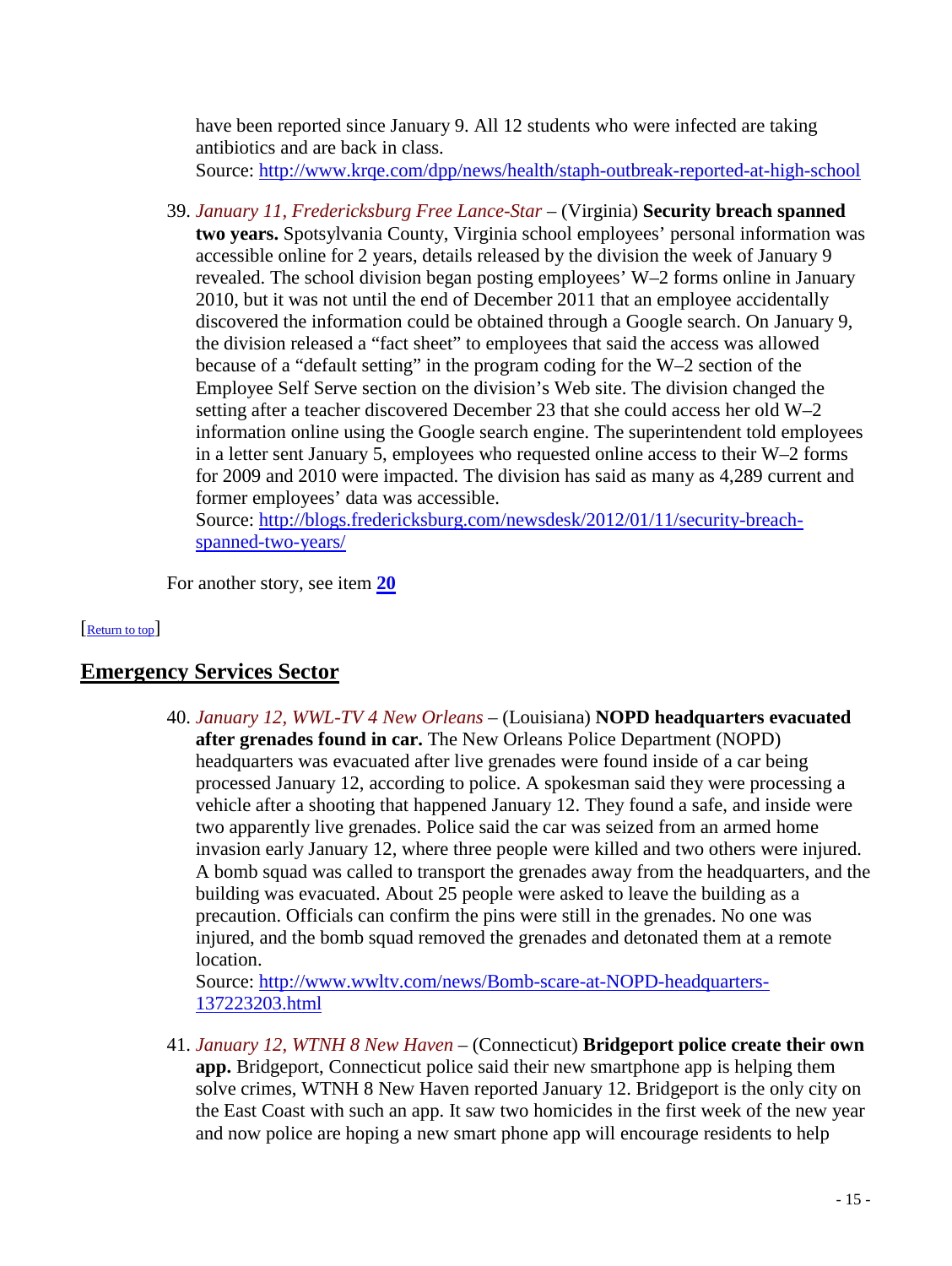officers solve these crimes. Launched in October, Bridgeport police said the iWatch Bridgeport app is the future of policing. "When you want to submit a tip, you open up a menu and it will give you the ability to give a detailed tip, and if you want to send pictures you can send pictures and video," explained a lieutenant. Once folks hit send, it goes straight to police. Residents remain anonymous, something police said makes people comfortable to come forward with information.

Source: [http://www.wtnh.com/dpp/news/crime/bridgeport-police-create-their-own](http://www.wtnh.com/dpp/news/crime/bridgeport-police-create-their-own-app?hpt=us_bn4)[app?hpt=us\\_bn4](http://www.wtnh.com/dpp/news/crime/bridgeport-police-create-their-own-app?hpt=us_bn4)

42. *January 12, KTLA 5 Los Angeles* – (California) **Deputy allegedly smuggles heroin burrito into jail.** A Los Angeles, California sheriff's deputy at the Airport Courthouse has been relieved of duty after allegedly trying to smuggle in a burrito that had a hypodermic needle filled with heroin inside. The sheriff's deputy surrendered to fellow deputies January 11. An indictment said he got the bean-and-cheese burrito from a woman who delivered it to him at the courthouse. The woman told him she had been instructed to hide the heroin inside, prosecutors said, and the deputy allegedly accepted the hand-off. Prosecutors said he intended to smuggle the drugs into the courthouse jail. He has pleaded not guilty to charges of bringing drugs into a jail and conspiracy to commit a crime. Officials said the case is one in a series of similar incidents that are helping fuel a lucrative drug trade behind bars.

<span id="page-15-0"></span>Source: [http://www.fox40.com/news/headlines/ktla-deputy-heroin](http://www.fox40.com/news/headlines/ktla-deputy-heroin-burrito,0,4858217.story)[burrito,0,4858217.story](http://www.fox40.com/news/headlines/ktla-deputy-heroin-burrito,0,4858217.story)

#### [\[Return to top\]](#page-0-1)

## <span id="page-15-1"></span>**Information Technology Sector**

43. *January 12, Threatpost* – (International) **Researchers find way to sniff corporate email via BlackBerry PlayBook.** A pair of researchers from Intrepidus Group recently found a series of problems and weaknesses in Blackberry's PlayBook, including one that enables an attacker to listen in on the connection between the tablet and a BlackBerry handset. That connection, which is done via Bluetooth in the company's Bridge application, is designed to allow users to access their corporate e-mail, calendar, and other data on the tablet. The researchers were able to locate and grab the authentication token sent between the two devices during Bridge connections and, as an unprivileged user, connect to the PlayBook and access the user's e-mail and other sensitive information. The key to their finding is the fact the PlayBook's OS puts the authentication token for the Bridge sessions in a spot that is readable by anyone who knows how to find it.

Source: [http://threatpost.com/en\\_us/blogs/researchers-find-way-sniff-corporate-email](http://threatpost.com/en_us/blogs/researchers-find-way-sniff-corporate-email-blackberry-playbook-011212)[blackberry-playbook-011212](http://threatpost.com/en_us/blogs/researchers-find-way-sniff-corporate-email-blackberry-playbook-011212)

44. *January 12, ZDNet* – (International) **Oracle to patch 79 DB server** 

**vulnerabilities.** Oracle's first batch of critical patch updates for 2012 will include 79 new security vulnerability fixes across hundreds of Oracle products. The security fixes, scheduled for January 17, will cover holes in the flagship Oracle Database 11g, Oracle Fusion Middleware 11g, Oracle Application Server 10g, and numerous additional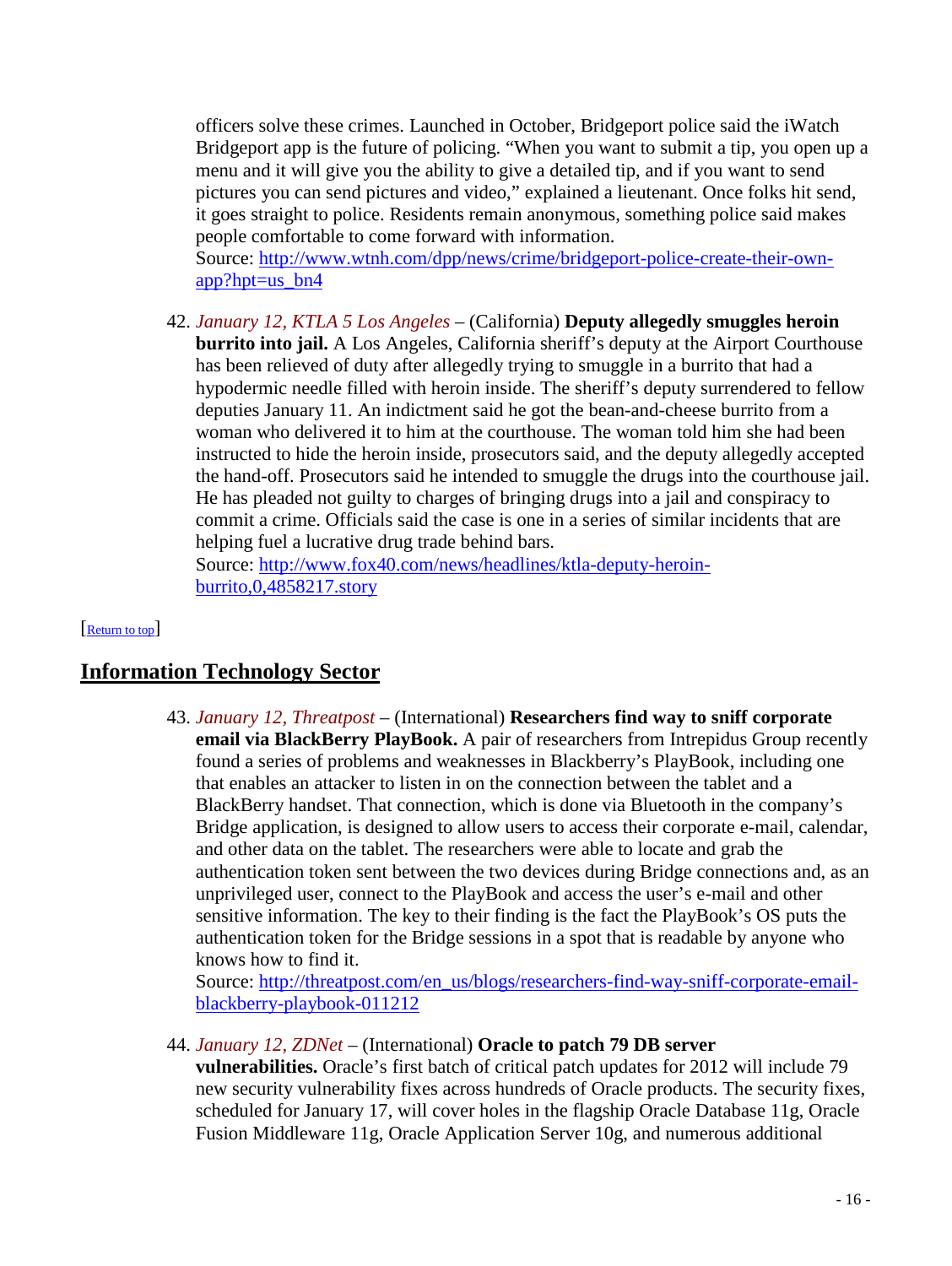products and components. The most serious of these vulnerabilities may be remotely exploitable without authentication, that is, they may be exploited over a network without the need for a username and password.

Source: [http://www.zdnet.com/blog/security/oracle-to-patch-79-db-server](http://www.zdnet.com/blog/security/oracle-to-patch-79-db-server-vulnerabilities/10063)[vulnerabilities/10063](http://www.zdnet.com/blog/security/oracle-to-patch-79-db-server-vulnerabilities/10063)

For more stories, see items **[13](#page-4-2)**, **[37](#page-13-0)**, and **[39](#page-14-1)**

## **Internet Alert Dashboard**

To report cyber infrastructure incidents or to request information, please contact US-CERT at [sos@us-cert.gov](mailto:sos@us-cert.gov) or visit their Web site[: http://www.us-cert.gov](http://www.us-cert.gov/)

<span id="page-16-0"></span>Information on IT information sharing and analysis can be found at the IT ISAC (Information Sharing and Analysis Center) Web site: [https://www.it-isac.org](https://www.it-isac.org/) 

[\[Return to top\]](#page-0-1) 

# **Communications Sector**

45. *January 13, WMAZ 13 Macon* – (Georgia) **Verizon Wireless service disrupted in middle Ga.** According to Verizon Wireless, several cell towers were down in Macon, Warner Robins, Milledgeville and Chester, Georgia, January 13. Service was also disrupted in the Augusta area. A Verizon technician said service would go in and out while they tried to restore the towers. A Verizon spokeswoman said the cause of the outage was related to a software upgrade implemented to local network equipment overnight. She said customers affected could still place outgoing calls, check their voicemail and use data services. However, incoming calls were going to voicemail. Source: [http://www.13wmaz.com/news/article/161656/153/Verizon-Wireless-Service-](http://www.13wmaz.com/news/article/161656/153/Verizon-Wireless-Service-Disrupted-in-Middle-Ga)[Disrupted-in-Middle-Ga](http://www.13wmaz.com/news/article/161656/153/Verizon-Wireless-Service-Disrupted-in-Middle-Ga)

<span id="page-16-1"></span>For another story, see item **[43](#page-15-1)**

[\[Return to top\]](#page-0-1) 

## **Commercial Facilities Sector**

46. *January 13, WXII 12 Winston-Salem* – (North Carolina) **Sheriff: 3 dead, 2 injured in shooting at lumber company.** The Montgomery County, North Carolina sheriff said the gunman who killed three of his co-workers and critically injured another at McBride Lumber Company January 13 knew who he was targeting. McBride Lumber is located just north of Star. Detectives said the shooter showed up at the company's warehouse with a shotgun. Sixteen other workers were present during the shooting. The sheriff said the shooter was a disgruntled employee but was not sure what he was upset over. "It was not a shooting spree," said the sheriff. "He knew who he was going to see." Shortly after the shootings, deputies found the man at his nearby home sitting on the couch with his head hung down. Detectives said he shot himself in the head, but he was still breathing. Detectives also found a 6-page handwritten note that remains under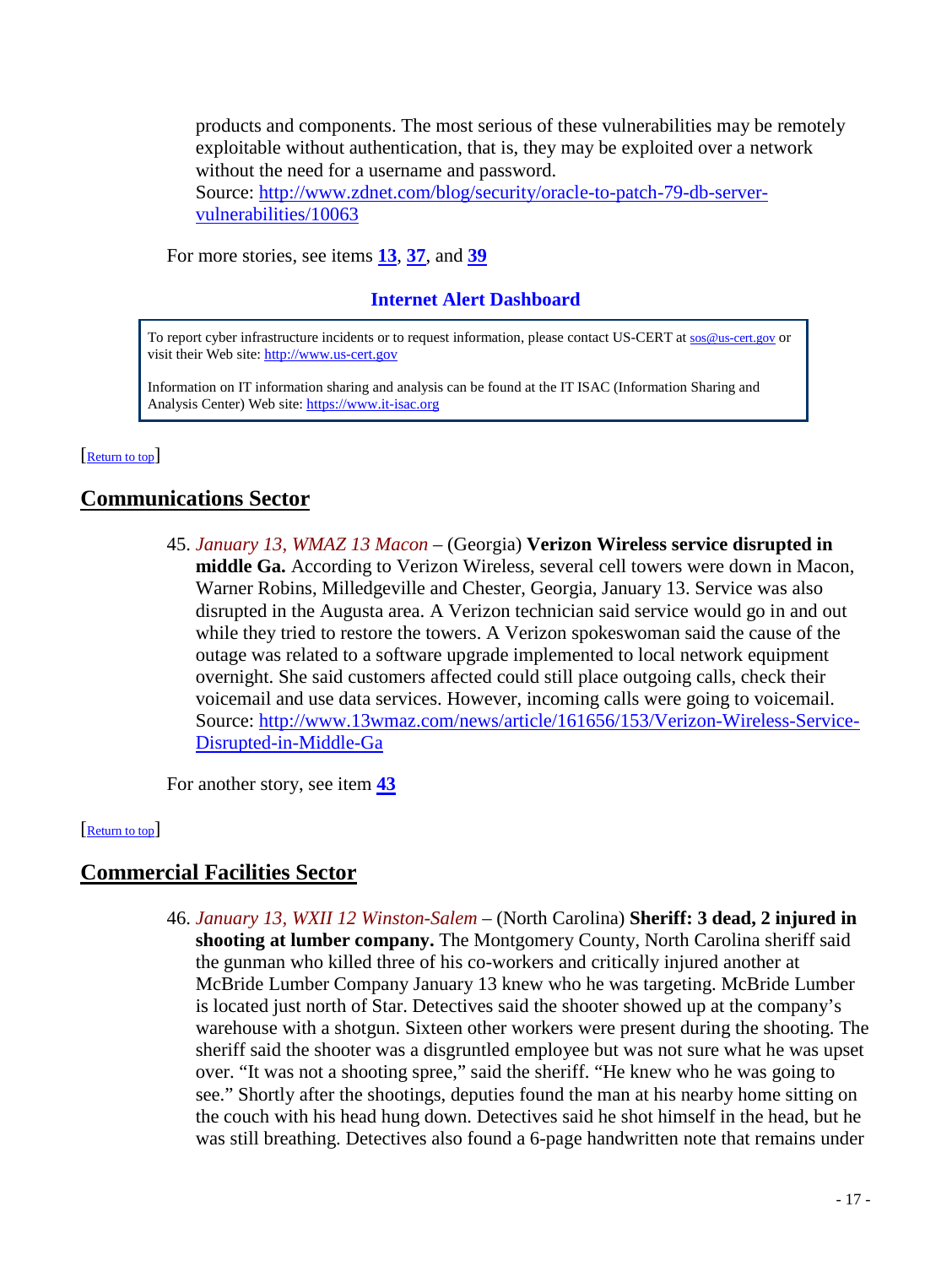investigation. "The note is very vague and rambles a lot," said the sheriff. Source:<http://www.wxii12.com/r/30205097/detail.html>

47. *January 13, Associated Press* – (National) **Radioactive tissue holders pulled from store shelves.** Metal tissue holders contaminated with low levels of radioactive material may have been distributed to Bed, Bath & Beyond stores in more than 20 states, federal regulators said January 12. A Nuclear Regulatory Commission (NRC) spokesman said the home products company pulled the tissue holder from its stores. He said there is little to no risk to human health — but it is better to avoid unnecessary exposure to radiation. "If someone has one of these, they could receive a small radiation dose from it," he said. For example, he said someone keeping one of the boxes on a vanity in the bathroom and spending about 30 minutes a day near it for a year would receive the equivalent of a couple of chest x-rays. Bed, Bath & Beyond Inc. said its Dual Ridge Metal boutique tissue holder has been carried in about 200 of its stores since July 2011. The contamination was first discovered in California when two packages bound for Bed, Bath & Beyond stores in Santa Clara and San Jose containing four tissue holders triggered radiation alarms at truck scales, according to a January 6 report posted on the NRC Web site. The products were shipped from India through the port of Newark, New Jersey, the report said.

Source:<http://www.kmbc.com/money/30203929/detail.html>

- 48. *January 13, KTIV 4 Sioux City* (Iowa) **Fire destroys Sioux City apartment building.** Fire destroyed an apartment building in Sioux City, Iowa's Riverside neighborhood January 12. Almost 4 hours after the call, crews were still on the scene, trying to put out the fire. There was a massive amount of smoke and flames pouring out of the building for much of the night. It was a 2-story building with six apartment units inside. Authorities said the roof is gone and so is much of the second floor of the building. The weather also added to the challenge of fighting the fire. Icy conditions and dangerous wind chills meant firefighters had to be rotated in and out of the scene. Source: [http://www.ktiv.com/story/16511692/fire-destroys-riverside-apartment](http://www.ktiv.com/story/16511692/fire-destroys-riverside-apartment-building)[building](http://www.ktiv.com/story/16511692/fire-destroys-riverside-apartment-building)
- 49. *January 12, WANE 15 Fort Wayne* (Indiana) **Engine work causes large auto biz fire.** After hours battling a fire at 2020 Import Auto Parts and Fort Wayne Junk Cars, crews with the Fort Wayne, Indiana Fire Department (FWFD) ruled the fire under control January 12. The FWFD said the fire started when a worker was using a cutting torch to take out an engine from a car, the fuel line was cut, and the gas ignited. Firefighters initially tried to go inside the building through a garage opening, but quickly evacuated because of the flame intensity and the chemicals and propane tanks inside the building. Crews went into defensive mode to fight the fire. Fire crews heard one explosion but are not sure exactly what caused it. About 35-45 firefighters were on the scene and rotated through positions. Three or four cars were inside when the fire started. The cars and the building are total losses.

<span id="page-17-0"></span>Source:<http://www.wane.com/dpp/news/local/fwfd-battle-large-fire-on-s-anthony>

#### [\[Return to top\]](#page-0-1)